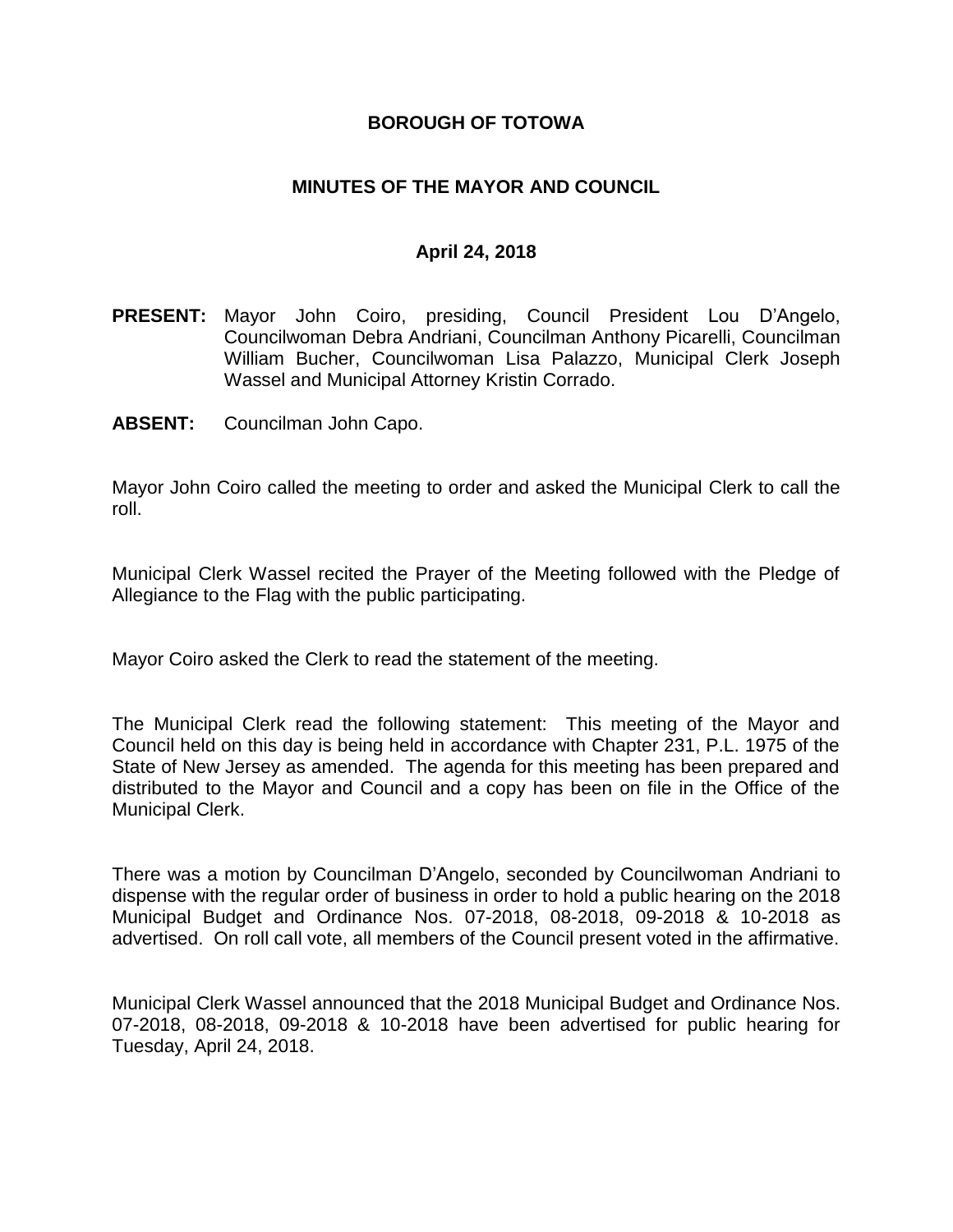Municipal Clerk Wassel read the Municipal Budget Notice.

There was a motion by Councilman D'Angelo, seconded by Councilwoman Andriani to adopt the following Resolution To Waive The Reading In Full Of The 2018 Municipal Budget. On roll call vote, all members of the Council present voted in the affirmative.

# RESOLUTION NO. 53-2018

### RESOLUTION TO WAIVE THE READING IN FULL OF THE 2018 MUNICIPAL BUDGET

WHEREAS, N.J.S.A. 40A:4-8 permits that the Budget as advertised may be read by its title providing that at least one week prior to the date of the hearing and at the hearing, a complete copy of the approved budget:

- a) shall be made available for public inspection; and
- b) shall be made available to each person upon request; and

WHEREAS, the Borough of Totowa has complied with the aforesaid requirements.

NOW, THEREFORE, BE IT RESOLVED, by the Mayor and Council that the Borough of Totowa is hereby permitted to waive the reading in full, of the Municipal Budget for the year ending December 31, 2018.

There was a motion by Councilman D'Angelo, seconded by Councilwoman Andriani to open the public hearing. On roll call vote, all members of the Council present voted in the affirmative.

Mayor Coiro asked if any citizens wish to be heard on the 2018 Municipal Budget.

# **CITIZENS HEARD:**

There were no citizens who wished to be heard.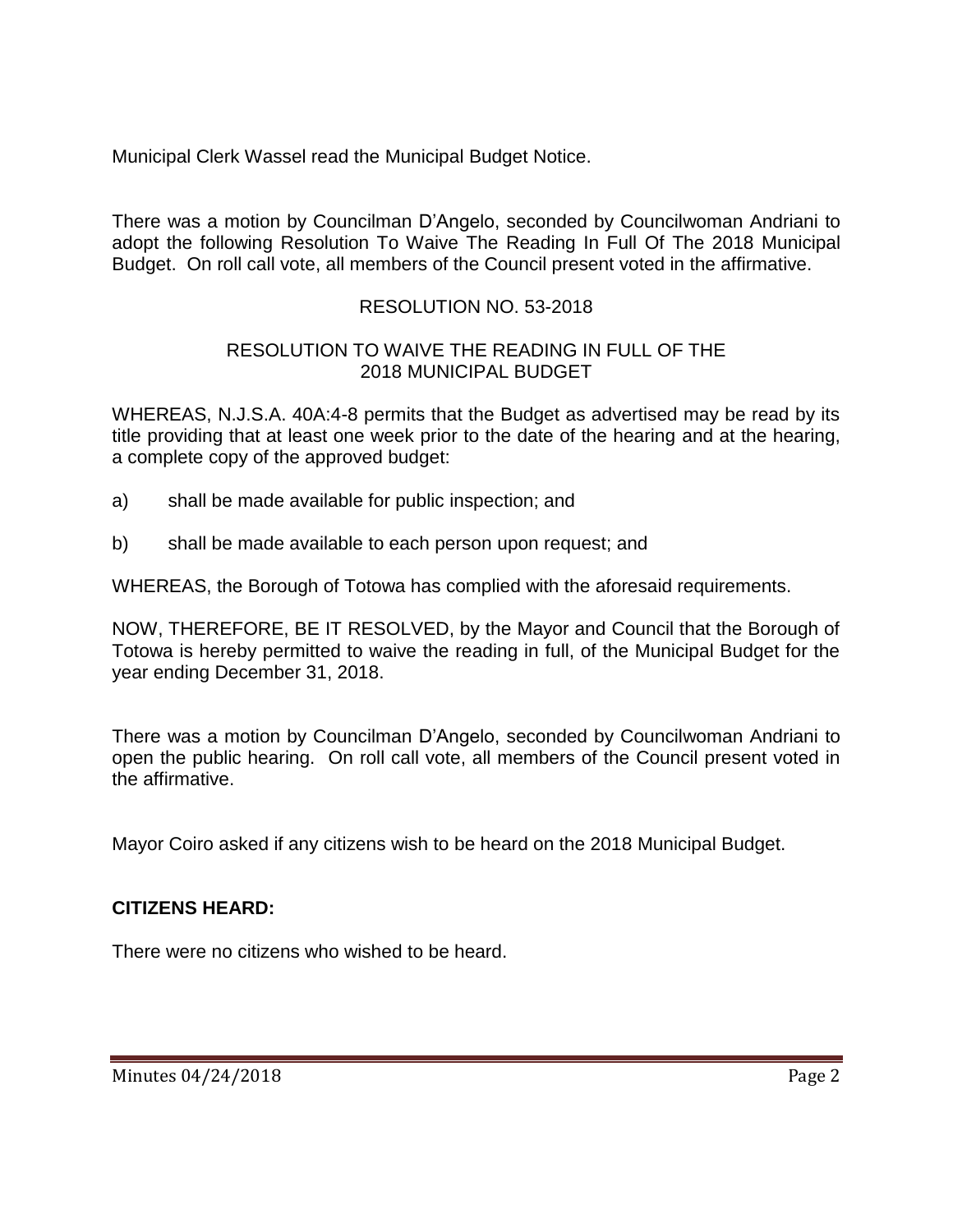There was a motion by Councilman D'Angelo, seconded by Councilwoman Andriani to close the public hearing. On roll call vote, all members of the Council present voted in the affirmative.

There was a motion by Councilman D'Angelo, seconded by Councilwoman Andriani to approve Resolution No. 54-2018 To Adopt The 2018 Municipal Budget. On roll call vote, all members of the Council present voted in the affirmative.

Municipal Clerk Wassel read the legal notice and the title of Ordinance No. 07-2018.

There was a motion by Councilman D'Angelo, seconded by Councilwoman Andriani to open the public hearing. On roll call vote, all members of the Council present voted in the affirmative.

Mayor Coiro asked if any citizens wished to be heard on Ordinance No. 07-2018.

CITIZENS HEARD:

There were no citizens who wished to be heard.

There was a motion by Councilman D'Angelo, seconded by Councilwoman Andriani to close the public hearing. On roll call vote, all members of the Council present voted in the affirmative.

Municipal Clerk Wassel read Ordinance No. 07-2018 by title:

# **ORDINANCE NO. 07-2018**

### **AN ORDINANCE TO AMEND THE CODE OF THE BOROUGH OF TOTOWA CHAPTER 407 ENTITLED "WATER", ARTICLE I, "WATER USE", SUBSECTION 25, "CHARGES AND FEES"**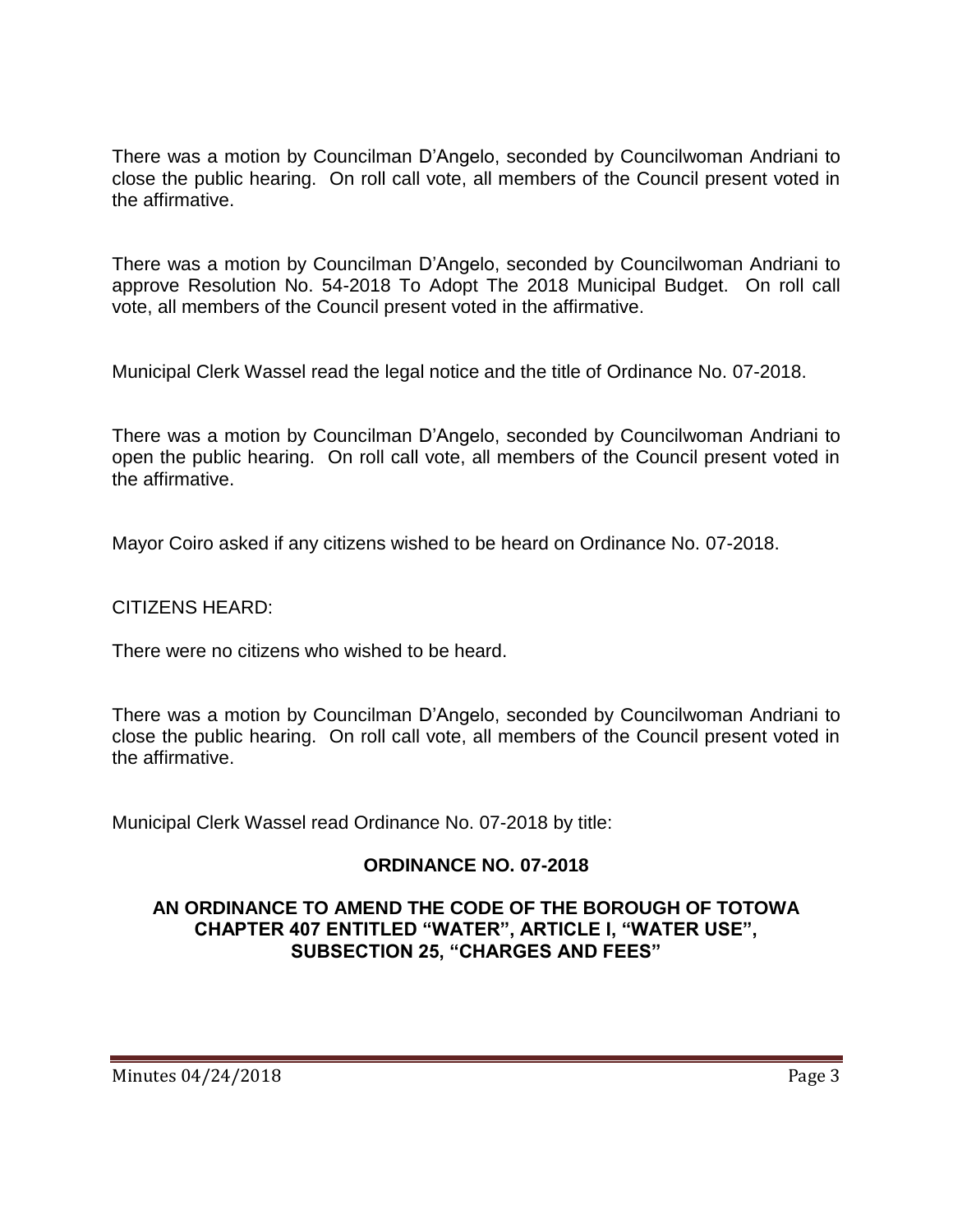There was a motion by Councilman D'Angelo, seconded by Councilwoman Andriani to adopt Ordinance No. 07-2018 on second and final reading. On roll call vote, all members of the Council present voted in the affirmative.

Municipal Clerk Wassel read the legal notice and the title of Ordinance No. 08-2018.

There was a motion by Councilman D'Angelo, seconded by Councilwoman Andriani to open the public hearing. On roll call vote, all members of the Council present voted in the affirmative.

Mayor Coiro asked if any citizens wished to be heard on Ordinance No. 08-2018.

# CITIZENS HEARD:

There were no citizens who wished to be heard.

There was a motion by Councilman D'Angelo, seconded by Councilwoman Andriani to close the public hearing. On roll call vote, all members of the Council present voted in the affirmative.

Municipal Clerk Wassel read Ordinance No. 08-2018 by title:

# **ORDINANCE NO. 08-2018**

#### **AN ORDINANCE TO AMEND THE CODE OF THE BOROUGH OF TOTOWA CHAPTER 415 ENTITLED "ZONING AND LAND USE", PART 4, "ZONING", ARTICLE XV, "ESTABLISHMENT OF DISTRICTS", SECTION 121, "ZONING MAP AND SCHEDULES"**

There was a motion by Councilman D'Angelo, seconded by Councilwoman Andriani to adopt Ordinance No. 08-2018 on second and final reading. On roll call vote, all members of the Council present voted in the affirmative.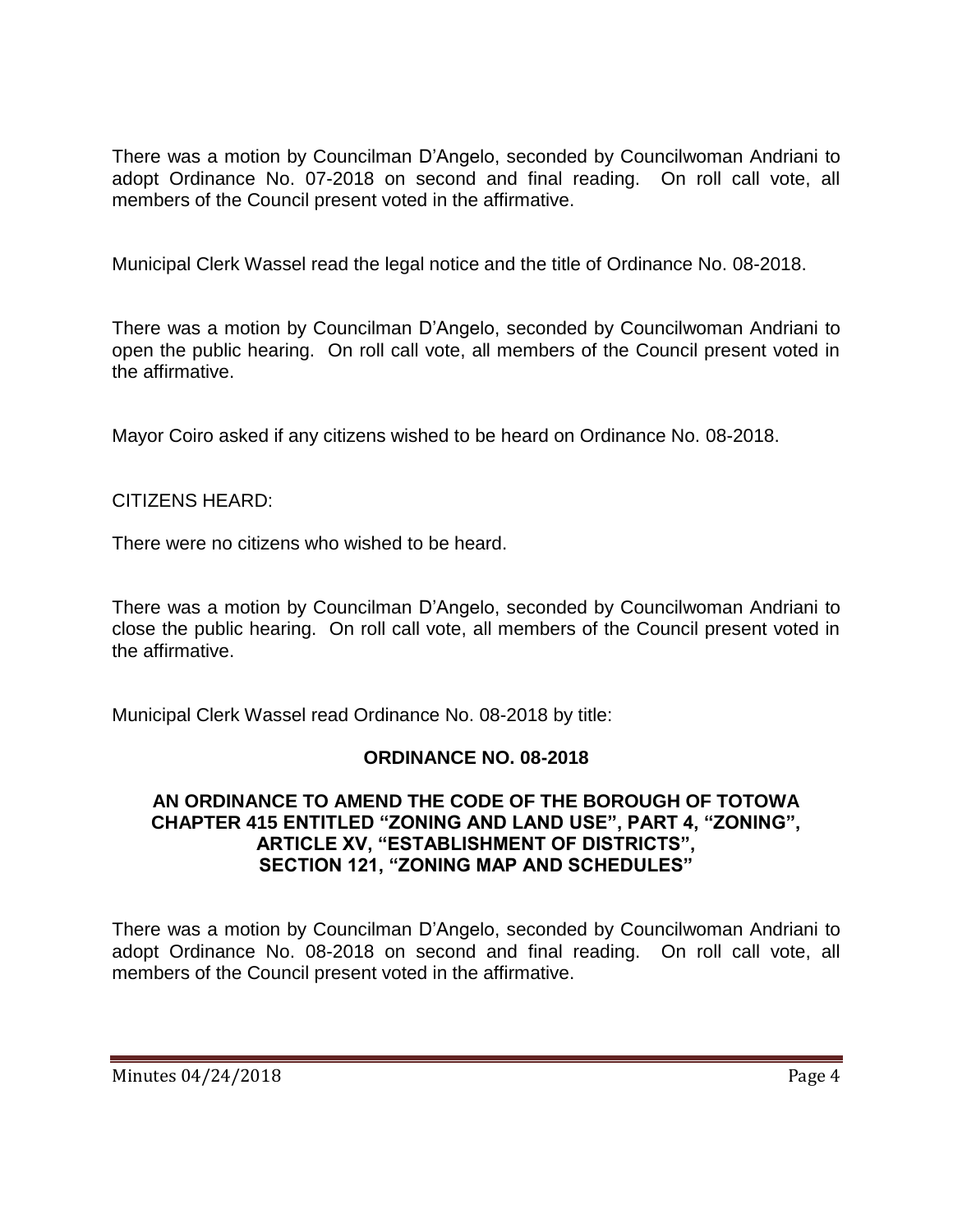Municipal Clerk Wassel read the legal notice and the title of Ordinance No. 09-2018.

There was a motion by Councilman D'Angelo, seconded by Councilwoman Andriani to open the public hearing. On roll call vote, all members of the Council present voted in the affirmative.

Mayor Coiro asked if any citizens wished to be heard on Ordinance No. 09-2018.

CITIZENS HEARD:

There were no citizens who wished to be heard.

There was a motion by Councilman D'Angelo, seconded by Councilwoman Andriani to close the public hearing. On roll call vote, all members of the Council present voted in the affirmative.

Municipal Clerk Wassel read Ordinance No. 09-2018 by title:

# **ORDINANCE NO. 09-2018**

#### **AN ORDINANCE TO AMEND THE CODE OF THE BOROUGH OF TOTOWA CHAPTER 415 ENTITLED "ZONING AND LAND USE", PART 4, "ZONING", ARTICLE XIX, "AHD ADULT HOUSING DISTRICT OVERLAY ZONE" TO CREATE A NEW SUBSECTION "MFR MULTI-FAMILY RESIDENTIAL OVERLAY ZONE"**

There was a motion by Councilman D'Angelo, seconded by Councilwoman Andriani to adopt Ordinance No. 09-2018 on second and final reading. On roll call vote, all members of the Council present voted in the affirmative.

Municipal Clerk Wassel read the legal notice and the title of Ordinance No. 10-2018.

There was a motion by Councilman D'Angelo, seconded by Councilwoman Andriani to open the public hearing. On roll call vote, all members of the Council present voted in the affirmative.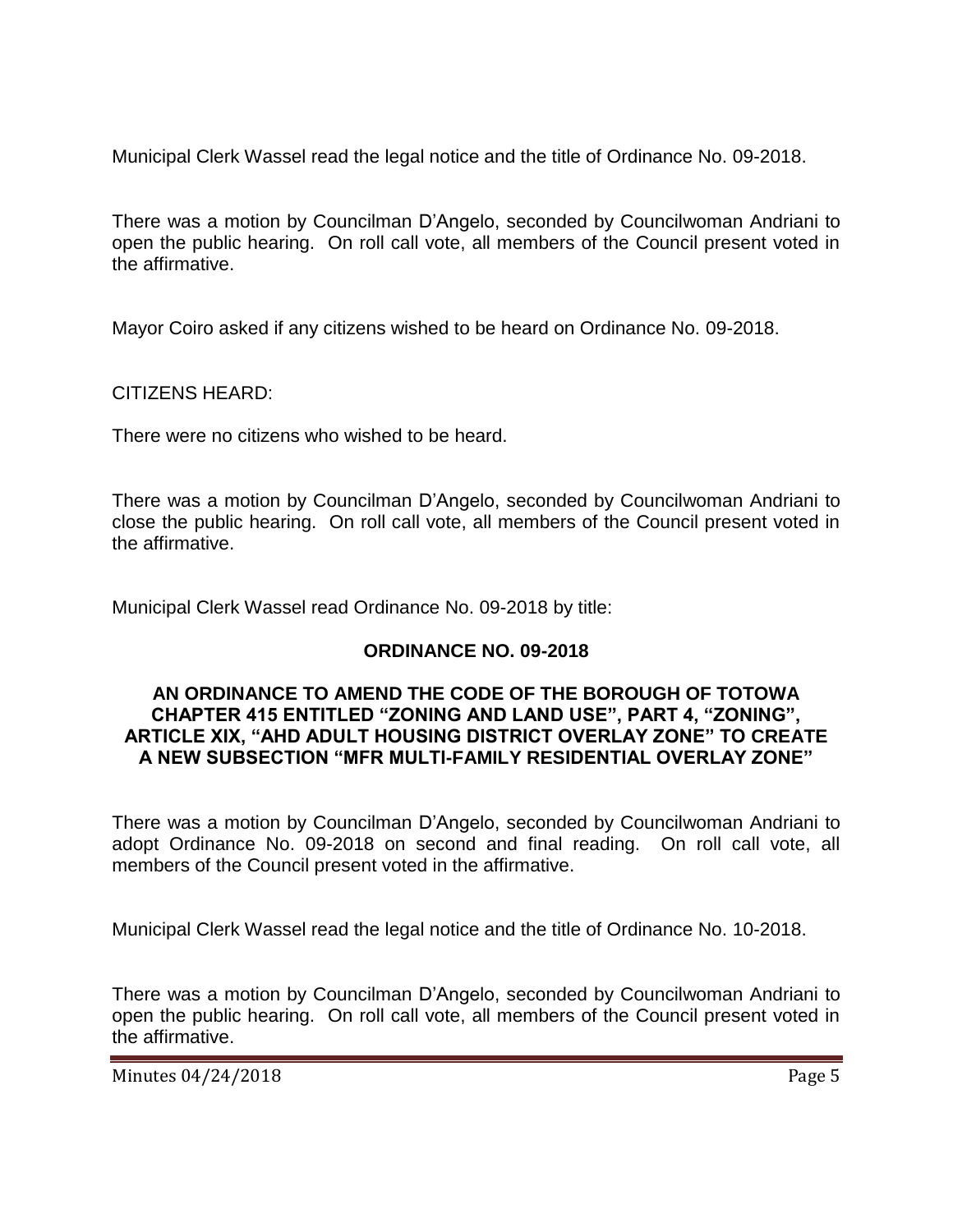Mayor Coiro asked if any citizens wished to be heard on Ordinance No. 10-2018.

CITIZENS HEARD:

There were no citizens who wished to be heard.

There was a motion by Councilman D'Angelo, seconded by Councilwoman Andriani to close the public hearing. On roll call vote, all members of the Council present voted in the affirmative.

Municipal Clerk Wassel read Ordinance No. 10-2018 by title:

# **ORDINANCE NO. 10-2018**

#### **AN ORDINANCE TO AMEND THE CODE OF THE BOROUGH OF TOTOWA CHAPTER 415 ENTITLED "ZONING AND LAND USE", PART 4, "ZONING", ARTICLE XXI, "BUSINESS DISTRICTS", SECTION 167, "B-2 LOCAL BUSINESS DISTRICT"**

There was a motion by Councilman D'Angelo, seconded by Councilwoman Andriani to adopt Ordinance No. 10-2018 on second and final reading. On roll call vote, all members of the Council present voted in the affirmative.

There was a motion by Councilman D'Angelo, seconded by Councilwoman Andriani to revert to the regular order of business. On roll call vote, all members of the Council present voted in the affirmative.

Mayor Coiro asked if any members of the Council, the Municipal Clerk or the Municipal Attorney wished to address the Council.

Councilwoman Andriani: Announced the following: 1) On Saturday, April 28<sup>th</sup> we will hold our Borough Wide Garage Sale and as of 5:00 p.m. there were 126 residents participating and showed the yard sign; 2) Also on Saturday, April  $28<sup>th</sup>$  the Shade Tree Commission will hold their annual Arbor Day Celebration at the Firefighter's Memorial at the Municipal Complex at 11:00 a.m.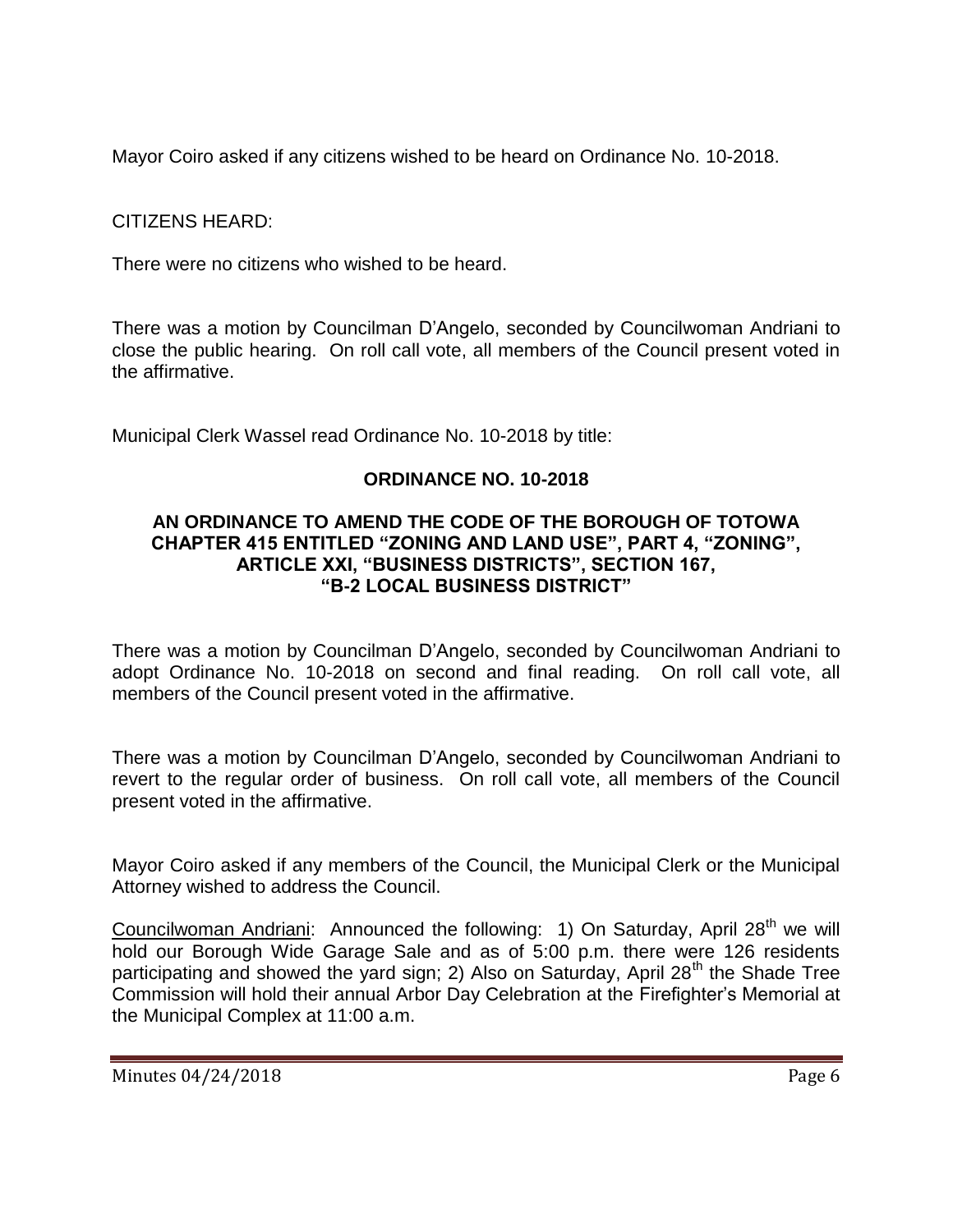Mayor Coiro: Remarked that we have a couple of people – Jodi and John – from the Elks who have an announcement. John Szczomak: Said that he is from the Passaic Valley Elks, 1 Fellner Place and that each year they have their Community Awareness Awards Night where they honor a local public safety officer and a Citizen of the Year and this year's Citizen of the Year Award will go to Police Chief Robert Coyle. Police Chief Coyle: Thanked them for this honor, but said you shouldn't have done this.

# CITIZENS HEARD:

Dave Veltri, 145 Winifred Drive: Stated that he was here to complain about the flooding and the blasting that has been occurring since the construction began at the NJDC site. Said that they never had flooding except for Tropical Storm Floyd and now last Monday they were flooded with muddy water. Asked if a soil erosion study was done. Mayor Coiro: Responded that a few things happened, first with the heavy rains, we saw what you saw with the muddy, flooding water, but the developer did have a soil/silt erosion fence installed and it did catch a lot of dirt. Told him that the Project Manager has agreed to help clean up the yards. Also advised that according to the plans they will have to install catch basins and other storm water (green infrastructure) controls on site so that less water will leave the site than before, but they are not at that point yet, so it hasn't happened. Construction Code Official Allan Burghardt: Informed him that the contractor is in compliance with the HEP Soil Conservation District. Mr. Veltri: Said that he will be satisfied if it doesn't happen again, but is concerned long term because they are changing the landscape. Construction Official Burghardt: Replied that the plans call for the water to be retained on site and then released into the storm system. Mr. Veltri: Also has concerns about the blasting and is worrying about structural damage to his home. Mayor Coiro: Remarked that the State regulates blasting and they send the results to Allan Burghardt and they are actually 60% below their allowable range. Said the contractor has been cooperating and offers their assistance and insurance. Mr. Veltri: Inquired how much longer for the blasting and do they have to begin working at 7:00 a.m. on Saturdays? Construction Official Burghardt: Answered 3 – 4 months for blasting. Mayor Coiro: Communicated that while the ordinance allows them to begin at 7:00 a.m. we will ask them to do us a favor. Also told him that Glenn Domenick is the VP and said that he will assist in any way possible.

Vicky Puzio, 141 Winifred Drive: Said to expand on the recent flooding that the water drains used to be cleaned out and that hasn't been done in a while and thinks that is part of the problem. Also stated that during the flooding, Police Officer Gary Bierach came to the school and told her that her back yard was flooding and her husband went home and began pumping out before it reached their house, but that her lawn is ruined and it is going to rain again tomorrow. Mayor Coiro: Asked DPW Superintended Jim Niland about cleaning the catch basins. DPW Superintendent Niland: Said they clean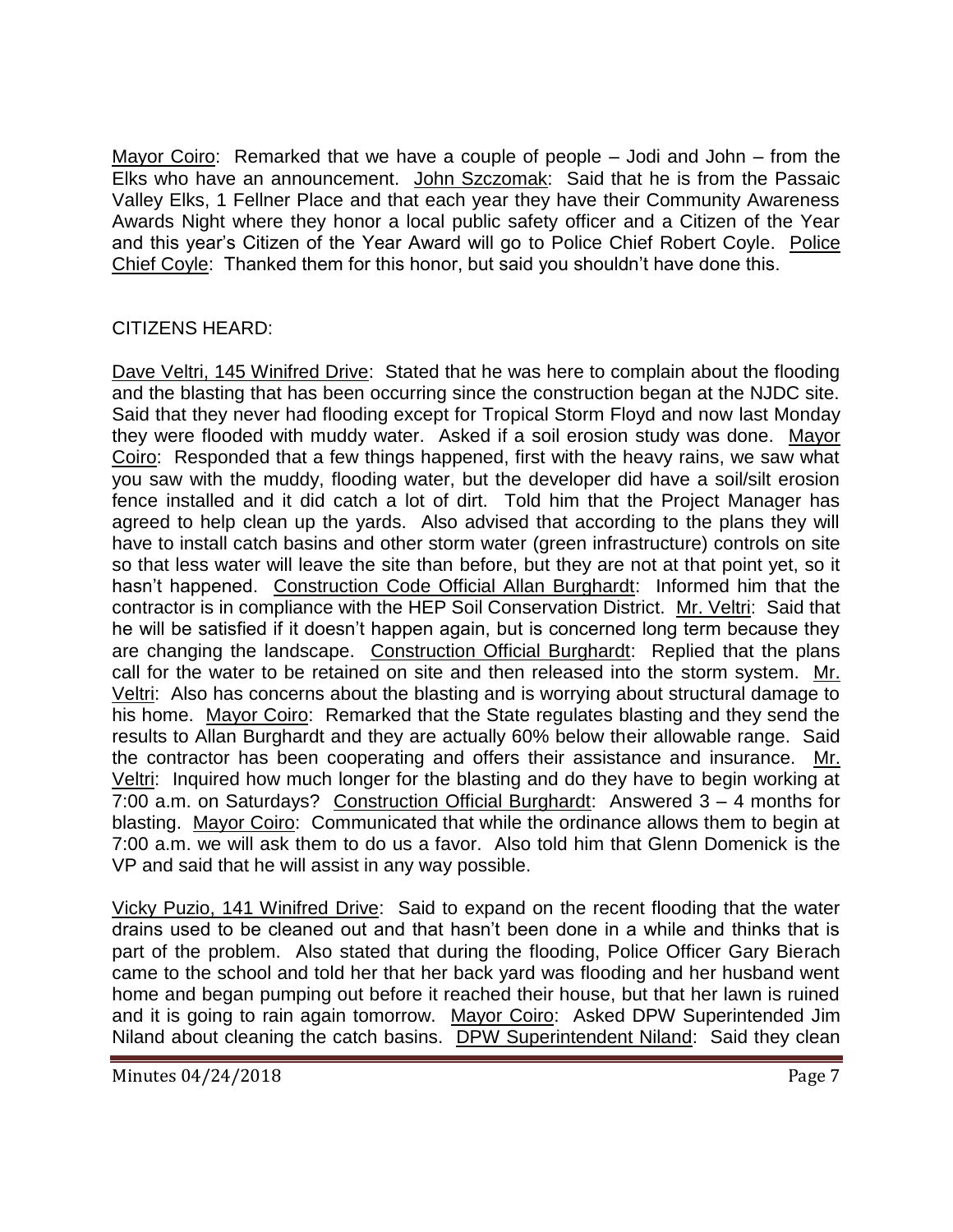them out twice a year, but asked what exactly are you referring to. Mrs. Puzio: Told him the catch basins/drainage ditch behind their properties over the NJDC fence. Mayor Coiro: Mentioned that we would ask the developer to clean out that area too.

There was a motion by Councilman D'Angelo, seconded by Councilwoman Andriani to approve the Minutes of the Mayor and Council for the meeting of April 10, 2018. On roll call vote, all members of the Council present voted in the affirmative.

#### COMMITTEE ON FINANCE:

There was a motion by Councilman Picarelli, seconded by Councilman D'Angelo to approve Resolution No. 2018-10 for the payment of bills. On roll call vote, all members of the Council present voted in the affirmative.

There was a motion by Councilman Picarelli, seconded by Councilman D'Angelo to adopt the following resolution authorizing the Treasurer to issue refunds to various property owners pursuant to State Tax Court judgments. On roll call vote, all members of the Council present voted in the affirmative.

#### **RESOLUTION**

WHEREAS, there has been a State Tax Court judgment to reduce the evaluation on the following.

NOW, THEREFORE, BE IT RESOLVED, that the Treasurer of the Borough of Totowa is authorized to refund this amount.

| <b>BLK</b>               | LOT                          | <b>PROPERTY/OWNER</b>                                                    | <b>PAYABLE TO</b>                                                                                                        | YEAR                         | <b>FROM</b>                                          | <u> 10</u>                                           | <b>AMOUNT</b>                                            |
|--------------------------|------------------------------|--------------------------------------------------------------------------|--------------------------------------------------------------------------------------------------------------------------|------------------------------|------------------------------------------------------|------------------------------------------------------|----------------------------------------------------------|
| 177                      | 2                            | 1 Route 46<br>Totowa Plaza Rt 46                                         | Totowa Plaza Route 46.LLC<br>c/o Gregory S. Schaffer, Esg.                                                               | 2012                         | 17.711.500                                           | 15,500,000                                           | \$45,556.90                                              |
| 177<br>177<br>177<br>177 | 2<br>2<br>2<br>2             | (same as above)<br>(same as above)<br>(same as above)<br>(same as above) | Mail To:<br>Garippa, Lotz & Giannuario, P.C.<br>Attn: Gregory S. Schaffer, Esq.<br>66 Park Street<br>Montclair, NJ 07042 | 2013<br>2014<br>2015<br>2016 | 17.711.500<br>17,711,500<br>17,711,500<br>17,711,500 | 15,500,000<br>15,500,000<br>15,500,000<br>15.500.000 | \$46,507.84<br>\$46,928.03<br>\$50,510.66<br>\$51,948.13 |
|                          |                              |                                                                          |                                                                                                                          |                              |                                                      | Total                                                | \$241,451.56                                             |
| 177<br>177<br>177<br>177 | 2.01<br>2.01<br>2.01<br>2.01 | (same as above)<br>(same as above)<br>(same as above)<br>(same as above) |                                                                                                                          | 2012<br>2013<br>2014<br>2015 | 18,355,800<br>18,355,800<br>18,355,800<br>18,355,800 | 17,825,000<br>17,825,000<br>17,825,000<br>17.825.000 | \$10,934.48<br>\$11,162.72<br>\$11,263.58<br>\$12,123.47 |

Minutes 04/24/2018 **Page 8**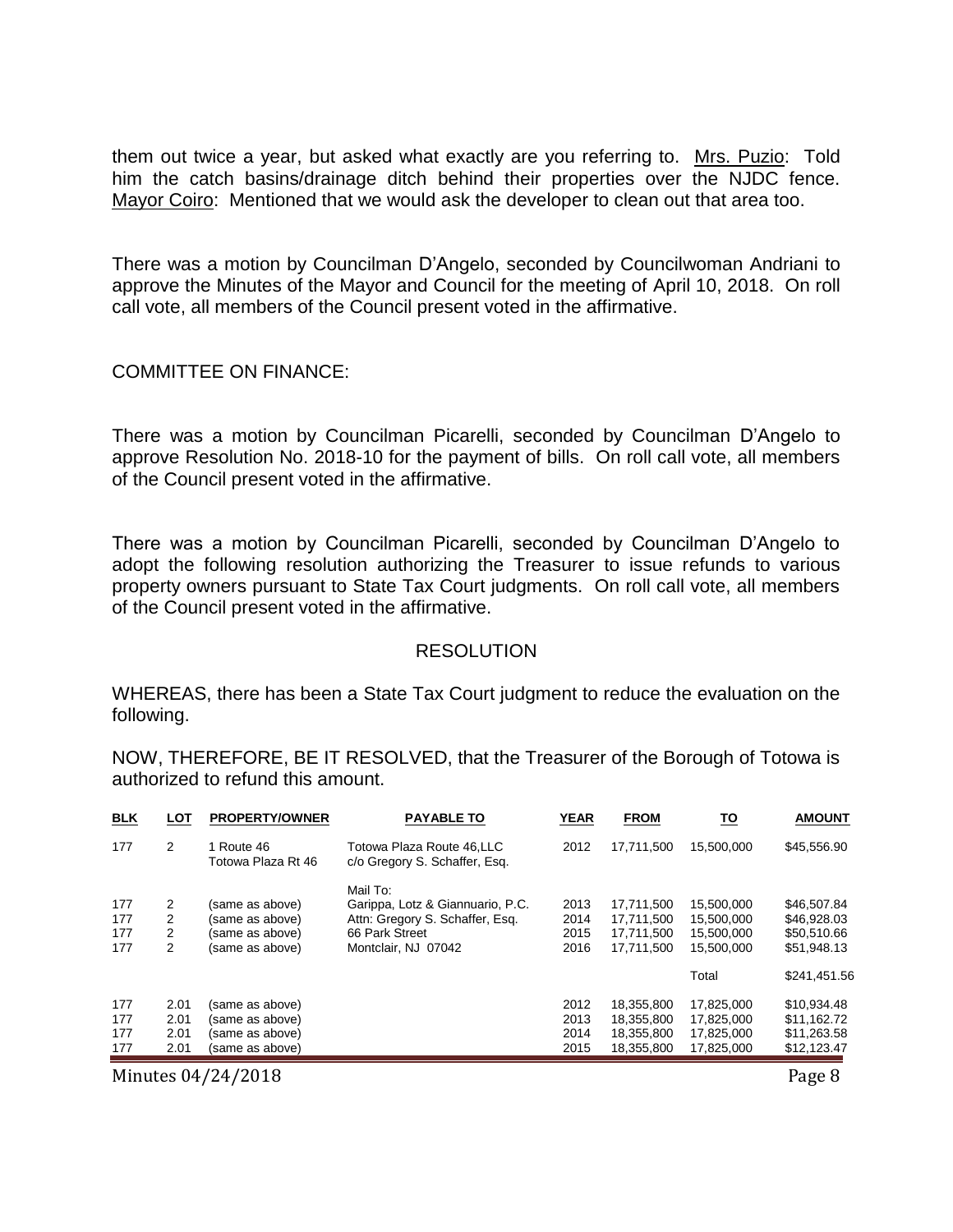|     |   |                 |      |           | Total       | \$45,484.25  |
|-----|---|-----------------|------|-----------|-------------|--------------|
| 177 | 4 | (same as above) | 2012 | 3.934.300 | 3,700,000   | \$4,826.58   |
| 177 | 4 | (same as above) | 2013 | 3,934,300 | 3,700,000   | \$4,927.33   |
| 177 | 4 | (same as above) | 2014 | 3.934.300 | 3.700.000   | \$4.971.85   |
| 177 | 4 | (same as above) | 2015 | 3,934,300 | 3,700,000   | \$5,351.41   |
| 177 | 4 | (same as above) | 2016 | 3.934.300 | 3,700,000   | \$5,503.71   |
|     |   |                 |      |           | Total       | \$25,580.88  |
|     |   |                 |      |           | Total check | \$312,516.69 |

There was a motion by Councilman Picarelli, seconded by Councilman D'Angelo to adopt the following Resolution Authorizing Settlement Of The 2015, 2016, 2017 And 2018 Tax Appeals Entitled EAM Realty Co., LLC V. Borough Of Totowa. On roll call vote, all members of the Council present voted in the affirmative.

#### RESOLUTION NO. 55-2018

#### RESOLUTION AUTHORIZING SETTLEMENT OF THE 2015, 2016, 2017 AND 2018 TAX APPEALS ENTITLED EAM REALTY CO., LLC V. BOROUGH OF TOTOWA

WHEREAS, there have been appeals of the real property tax assessments for the stated tax years; and

WHEREAS, each Block and Lot listed therein was assessed at the amount stated therein; and

WHEREAS, the proposed Stipulation of Settlement, a copy of which is incorporated herein as if set forth at length, has been reviewed and recommended by the Borough Tax Assessor and Borough Tax Expert; and

WHEREAS, the settlement of these matters on the attached list are in the best interest of the Borough of Totowa.

NOW, THEREFORE, BE IT RESOLVED, by the Mayor and Council of the Borough of Totowa, New Jersey, as follows:

1. The Borough's Tax Appeal Attorney, Raymond B. Reddin, Esq. is authorized to execute the Stipulation of Settlement on behalf of the Borough of Totowa with respect to the tax appeals on the attached list which are currently pending in the Tax Court of New Jersey.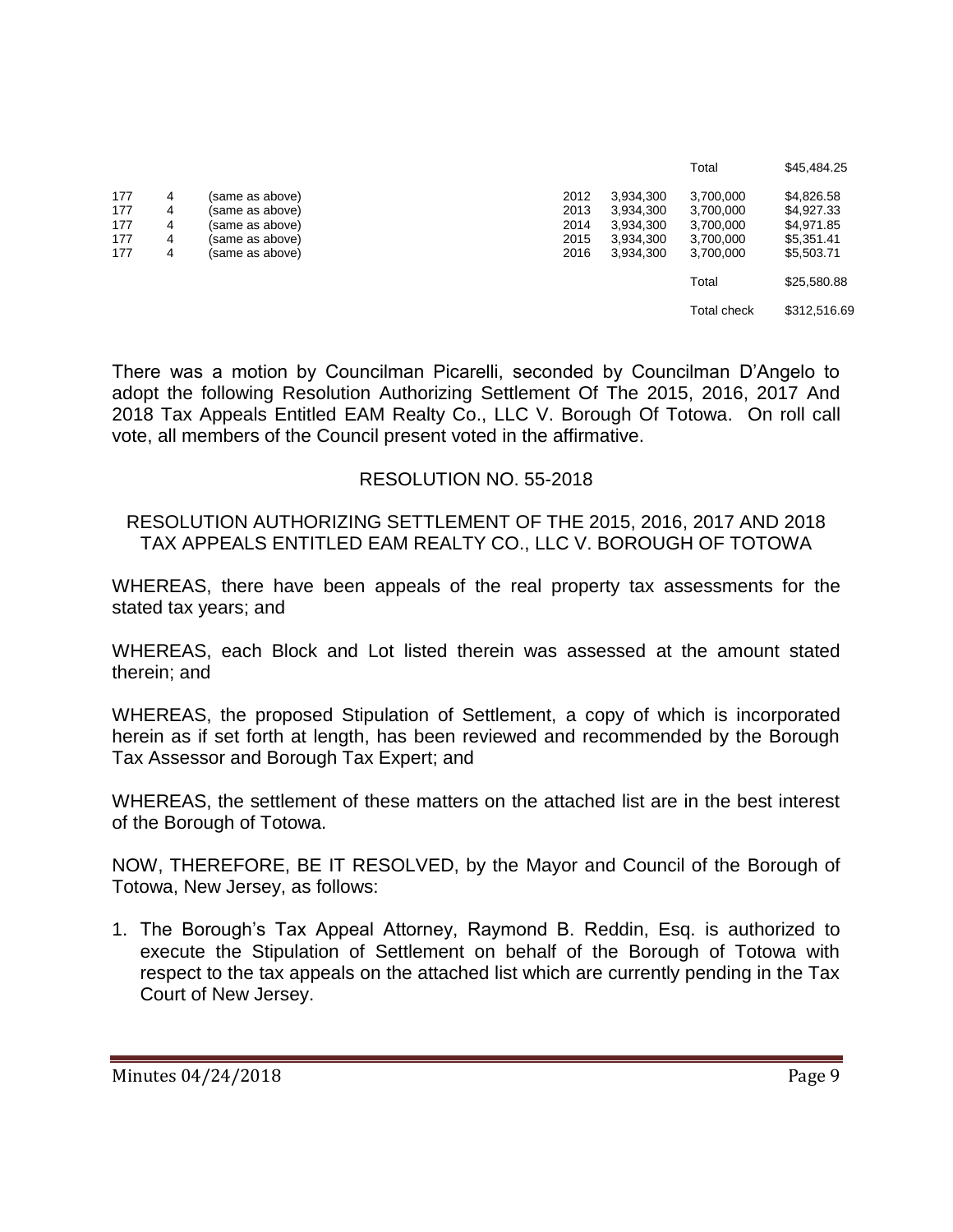2. All municipal officials are hereby authorized to take whatever action may be necessary to implement the terms of this Resolution and authorizes the Special Tax Counsel to enter into the Stipulation of Settlement as provided by Taxpayer.

There was a motion by Councilman Picarelli, seconded by Councilman D'Angelo to adopt the following Resolution Authorizing Settlement Of The 2016 And 2017 Tax Appeals Entitled Vital Signs, Inc. V. Borough Of Totowa. On roll call vote, all members of the Council present voted in the affirmative.

# RESOLUTION NO. 56-2018

RESOLUTION AUTHORIZING SETTLEMENT OF THE 2016 AND 2017 TAX APPEALS ENTITLED VITAL SIGNS, INC. V. BOROUGH OF TOTOWA

WHEREAS, there have been appeals of the real property tax assessments for the stated tax years; and

WHEREAS, each Block and Lot listed therein was assessed at the amount stated therein; and

WHEREAS, the proposed Stipulation of Settlement, a copy of which is incorporated herein as if set forth at length, has been reviewed and recommended by the Borough Tax Assessor and Borough Tax Expert; and

WHEREAS, the settlement of these matters on the attached list are in the best interest of the Borough of Totowa.

NOW, THEREFORE, BE IT RESOLVED, by the Mayor and Council of the Borough of Totowa, New Jersey, as follows:

- 1. The Borough's Tax Appeal Attorney, Raymond B. Reddin, Esq. is authorized to execute the Stipulation of Settlement on behalf of the Borough of Totowa with respect to the tax appeals on the attached list which are currently pending in the Tax Court of New Jersey.
- 2. All municipal officials are hereby authorized to take whatever action may be necessary to implement the terms of this Resolution and authorizes the Special Tax Counsel to enter into the Stipulation of Settlement as provided by Taxpayer.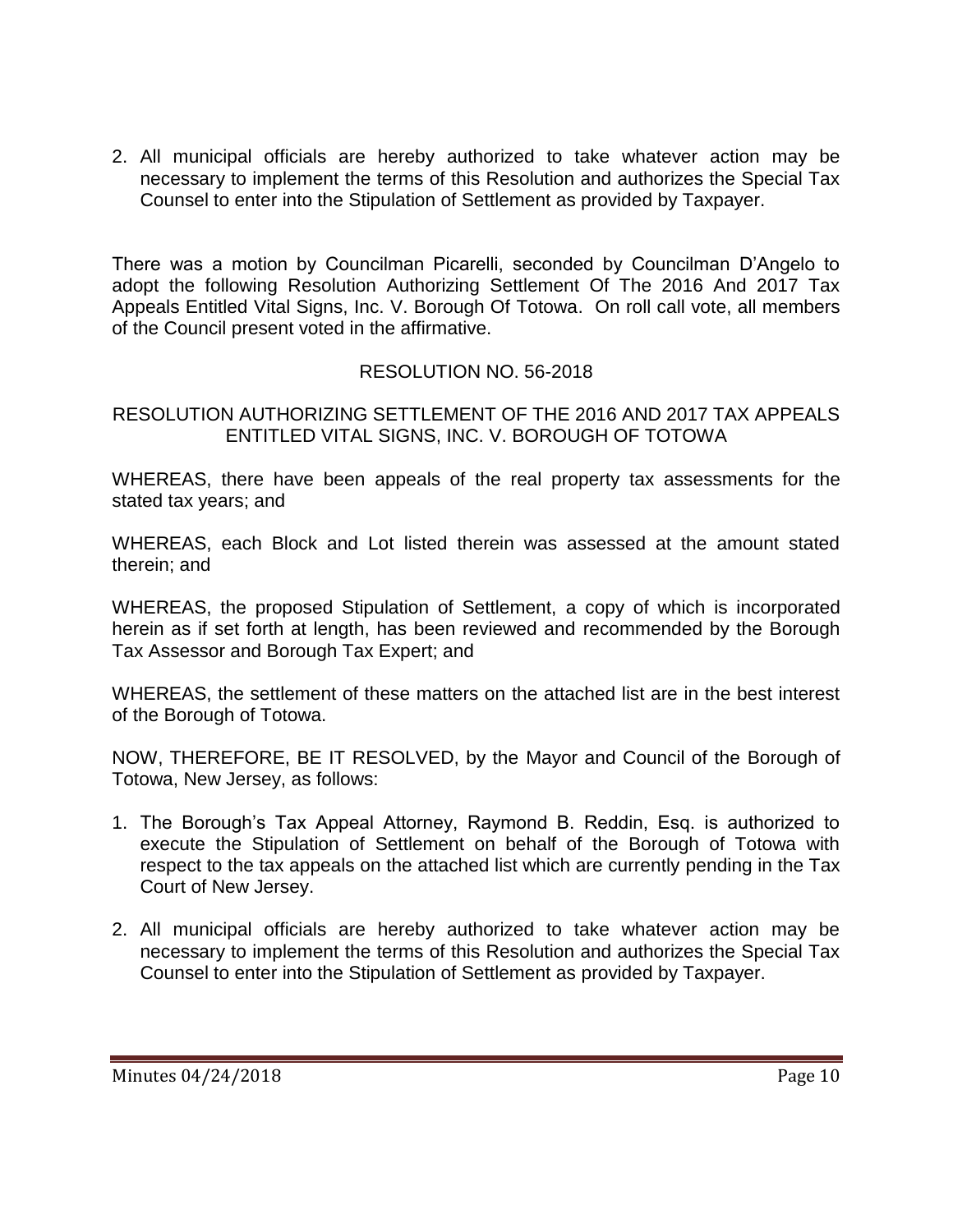There was a motion by Councilman Picarelli, seconded by Councilman D'Angelo to adopt the following Resolution Authorizing The Mayor To Sign The Certification To Comply With The Requirements Set Forth In N.J.A.C. 7:26A-11. On roll call vote, all members of the Council present voted in the affirmative.

### RESOLUTION NO. 57-2018

WHEREAS, the Clean Communities and Recycling Act of 1981 created the Municipal Tonnage Grant (MTG) program, whereby municipalities could receive a grant for the amount of materials documented as being recycled during the previous calendar year; and

WHEREAS, in 1987, the New Jersey Statewide Mandatory Source Separation and Recycling Act, specifically N.J.S.A. 13:1E-99.16, mandated the governing body of each municipality to submit an annual Recycling Tonnage Report summarizing the amount of material recycled during the previous calendar year; and

WHEREAS, in January 2008, the Recycling Enhancement Act (REA), N.J.S.A. 13:1E-96, specifically P.L. 2007, c. 311, reestablished funding for local recycling programs through a tax of \$3.00 per ton on all solid waste accepted for disposal or transfer at solid waste facilities in New Jersey except those designed exclusively to transport waste by railroad (N.J.S.A. 13:1E-96.5); and

WHEREAS, the REA requires that a Certified Recycling Coordinator (CRC-sometimes referred to as a Certified Recycling Professional) certify recycling tonnage reports, specifies that grants received may only be expended on recycling (N.J.S.A. 13:1E-96(b)1) and that the amount of grant monies received by the municipality shall not be less than the annual amount of recycling tax paid by the municipality (N.J.S.A. 13:1E-96(b)1); and

WHEREAS, pursuant to N.J.S.A. 13:1E-96a, the Department of Environmental Protection (DEP), Division of Solid and Hazardous Waste (DSHW) administers the MTG program; and

WHEREAS, the DEP is implementing several changes to the program, whereby now a complete 2017 MTG application consists of: a 2017 Recycling Tonnage Report; an Expenditure Report for 2013 and 2014 MTG funds; and a Certification of Compliance (N.J.A.C. 7:26A-11 "Standards for Municipalities") signed by an appropriate elected official or designee.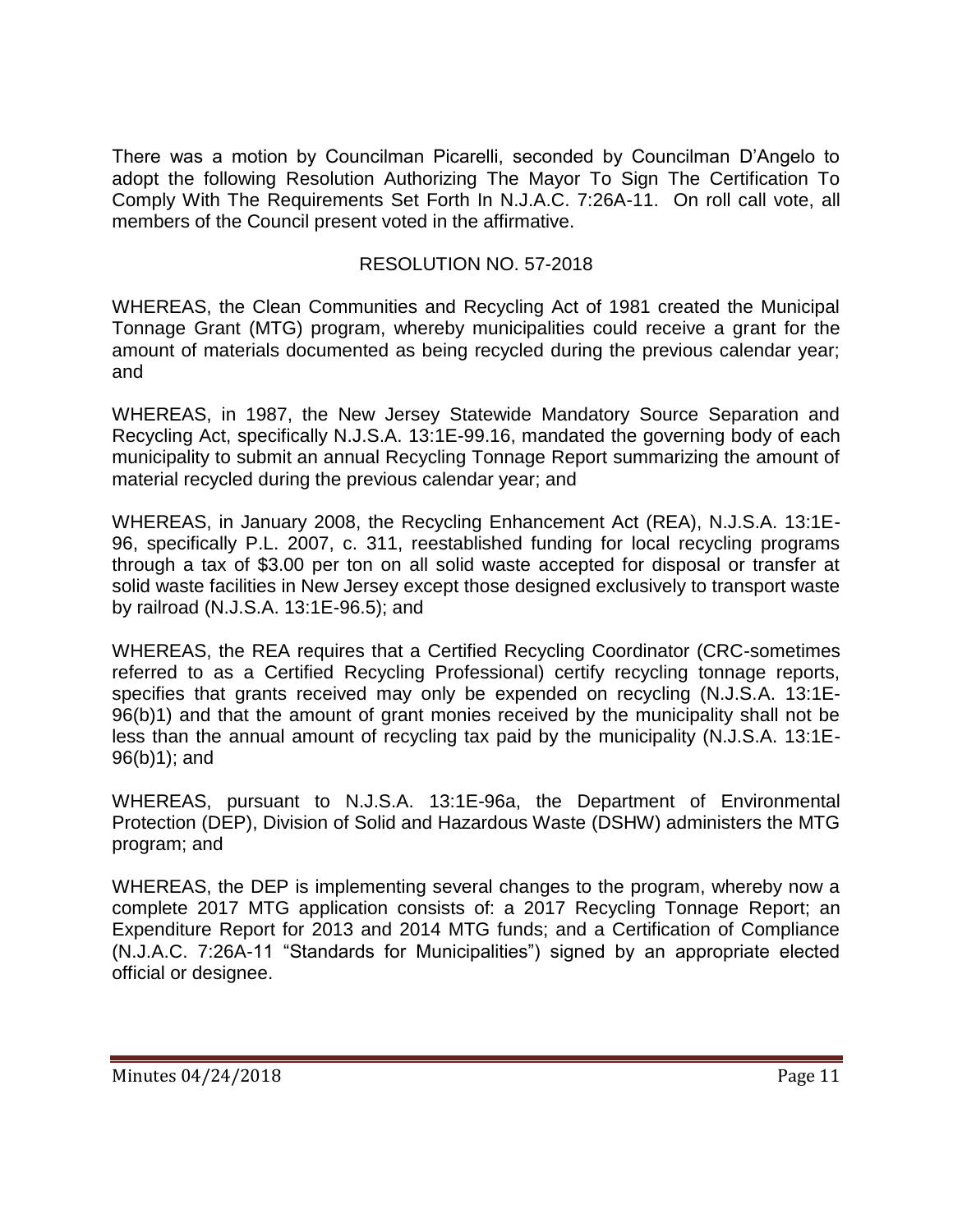NOW, THEREFORE, BE IT RESOLVED, that the Municipal Council of the Borough of Totowa, County of Passaic, New Jersey does hereby authorize Mayor John Coiro to sign the Certification of Compliance.

# COMMITTEE ON PUBLIC SAFETY:

A retirement letter was received from Police Captain Mark Tolomeo, effective August 1, 2018. There was a motion by Councilman D'Angelo, seconded by Councilman Bucher to accept his retirement. On roll call vote, all members of the Council present voted in the affirmative.

There was a motion by Councilman D'Angelo, seconded by Councilman Bucher to adopt the following Resolution Accepting A Color Copier And A Recording System Purchased By The Passaic County Prosecutor's Office Totowa Local Forfeiture Account. On roll call vote, all members of the Council present voted in the affirmative.

# RESOLUTION NO. 58-2018

### RESOLUTION ACCEPTING A COLOR COPIER AND A RECORDING SYSTEM PURCHASED BY THE PASSAIC COUNTY PROSECUTOR'S OFFICE TOTOWA LOCAL FORFEITURE ACCOUNT

WHEREAS, the Borough of Totowa Police Chief has requested that a new color copier be purchased for use in the Detective Bureau and that a new recorder system be purchased for the Police desk; and

WHEREAS, the purchase of this equipment will be made using forfeiture funds from the Passaic County Prosecutor's Office Totowa Local Forfeiture Account; and

WHEREAS, the Mayor and Council of the Borough of Totowa have determined that there is a need for a new color copier and recorder system for the Borough of Totowa Police Department; and

WHEREAS, the Passaic County Prosecutor's Office has authorized the purchase of a Savin MP C2004 color copier from Atlantic Tomorrow, 134 West 26<sup>th</sup> Street, 3<sup>rd</sup> Floor, New York, New York 10001 for the sum of \$2,750.00 and the purchase and installation of a recorder system from Office Business Systems Holding, Inc., 600 Ryerson Road, Lincoln Park, New Jersey 07035 for the sum of \$10,986.00; and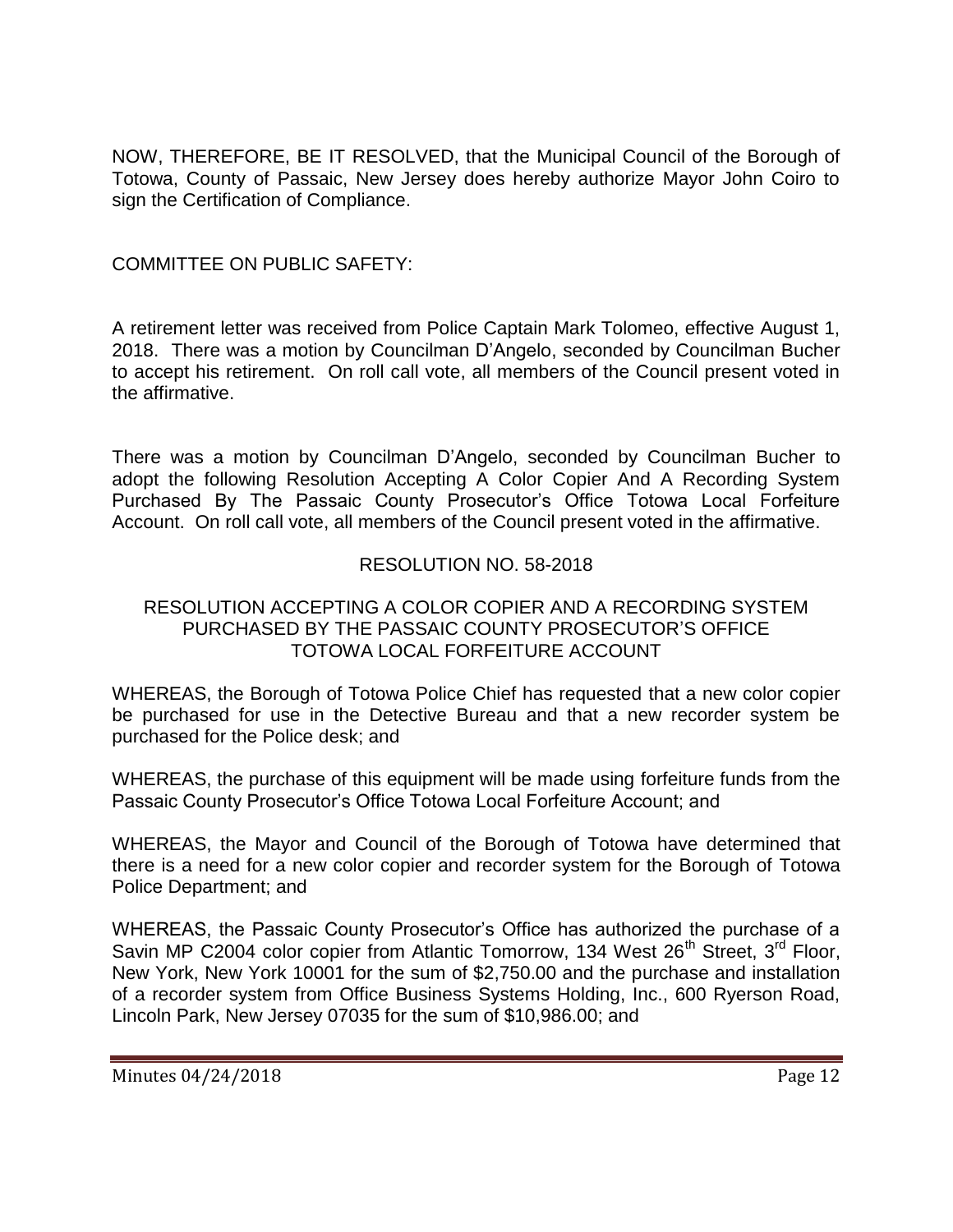WHEREAS, the Mayor and Council of the Borough of Totowa desire to accept this new equipment for use by the Borough of Totowa Police Department.

NOW, THEREFORE, BE IT RESOLVED, that the Mayor and Council of the Borough of Totowa do hereby accept a Savin MP C2004 color copier from Atlantic Tomorrow and a recorder system from Office Business Systems Holding, Inc. as purchased by the Passaic County Prosecutors' Office Totowa Local Forfeiture Account.

BE IT FURTHER RESOLVED, that the Mayor and Municipal Council of the Borough of Totowa do hereby authorize the Municipal Clerk and Police Chief to execute any and all instruments relating thereto.

# COMMITTEE ON PUBLIC WORKS:

Upon the recommendation of DPW Superintendent Jim Niland, there was a motion by Councilman Bucher, seconded by Councilwoman Palazzo to approve a grade increase for DPW Laborer Gregory LaRose from Grade 2 to Grade 1. On roll call vote, all members of the Council present voted in the affirmative.

There was a motion by Councilman Bucher, seconded by Councilwoman Palazzo to adopt the following Resolution Requesting Extension Of Time To Award Project For FY2016 Municipal Aid For Furler Street. On roll call vote, all members of the Council present voted in the affirmative.

# RESOLUTION NO. 59-2018

# RESOLUTION REQUESTING EXTENSION OF TIME TO AWARD PROJECT FOR FY2016 MUNICIPAL AID FOR FURLER STREET

WHEREAS, the Borough of Totowa had originally applied for FY2016 Municipal Aid funding from the New Jersey Department of Transportation ("NJDOT") for various improvements to Furler Street; and

WHEREAS, the project is required to be awarded by April 22, 2018; and

WHEREAS, the project was delayed as a result of during the designing of the project, it was determined that the water main within the project limits has to be replaced; and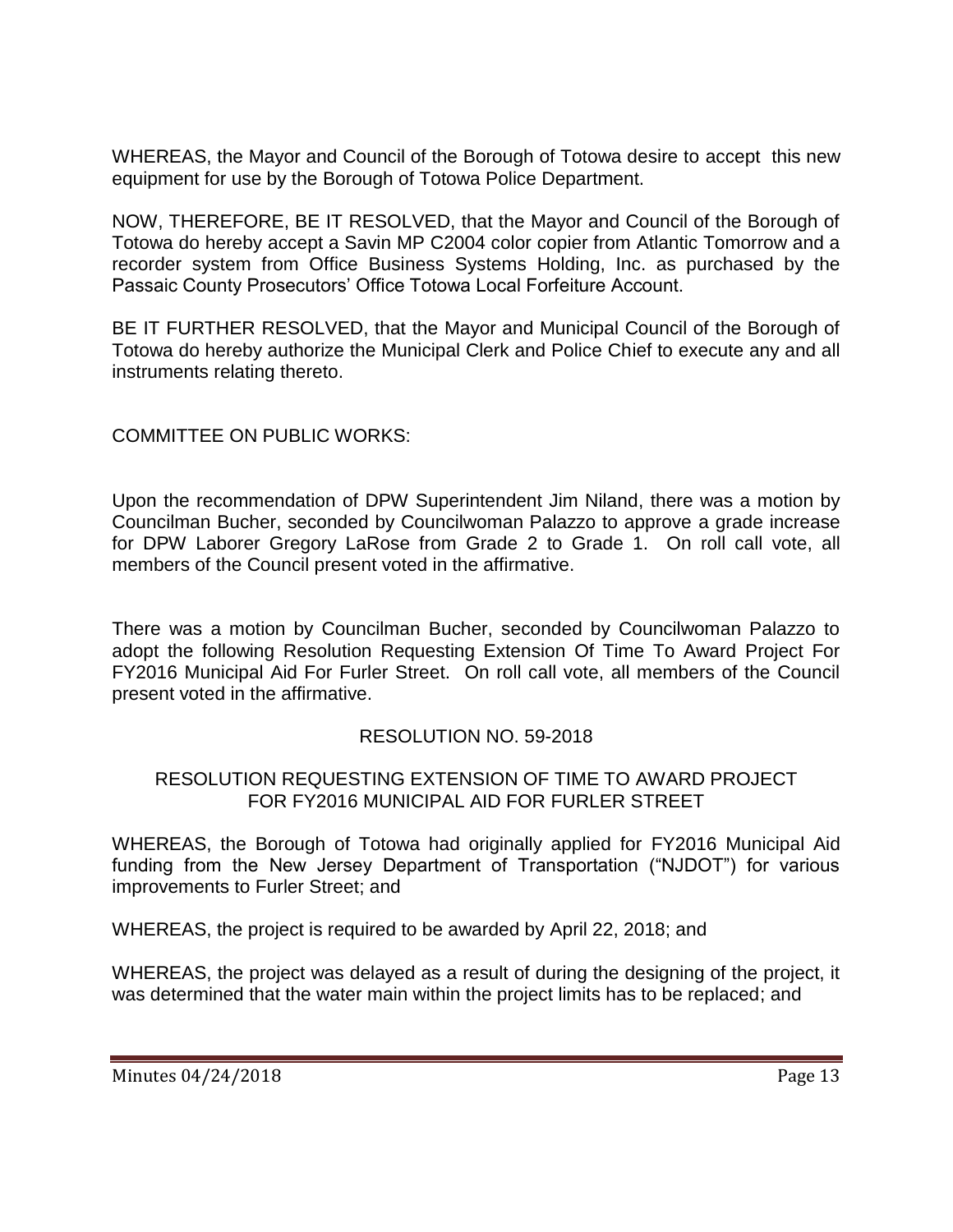WHEREAS, in accordance with NJDOT requirements, it is necessary to submit a request for extension of time to award project for the improvements to Furler Street.

NOW, THEREFORE, BE IT RESOLVED, that the Mayor and Council of the Borough of Totowa do hereby authorize the Borough of Totowa Municipal Engineer to submit for a six (6) month time extension to award project for the improvements to Furler Street on behalf of the Borough of Totowa to the NJDOT.

BE IT FURTHER RESOLVED, that the Municipal Council of the Borough of Totowa does hereby authorize the Mayor, Municipal Clerk and Municipal Engineer to execute any and all necessary instruments relating thereto.

There was a motion by Councilman Bucher, seconded by Councilwoman Palazzo to approve Change Order No. 1 to the 2017 Road Program for \$28,750.00 for drainage improvements to Heritage Court. On roll call vote, all members of the Council present voted in the affirmative.

# COMMITTEE ON ENGINEERING & PUBLIC PROPERTY:

There was a motion by Councilwoman Andriani, seconded by Councilman D'Angelo to adopt the following Resolution authorizing the Mayor to execute the Statements of Consent—NJDEP Form WQM-003 on behalf of the Borough of Totowa for Joseph Tangorra, 100 Bullens Avenue, Block 9, Lot 34.27. On roll call vote, all members of the Council present voted in the affirmative.

# RESOLUTION NO. 60-2018

WHEREAS, Joseph Tangorra, 100 Bullens Avenue, Totowa, New Jersey, 07512, Block 9, Lot 34.27 was granted approval to construct a single family residence; and

WHEREAS, Joseph Tangorra, is required to apply to the New Jersey Department of Environmental Protection (NJDEP) for a Treatment Works Approval (TWA) for a sewer extension permit to install 180 linear feet of new sanitary sewer main to service the residence; and

WHEREAS, the Treatment Works Approval (TWA) permit application has been reviewed and approved by the Borough Engineer.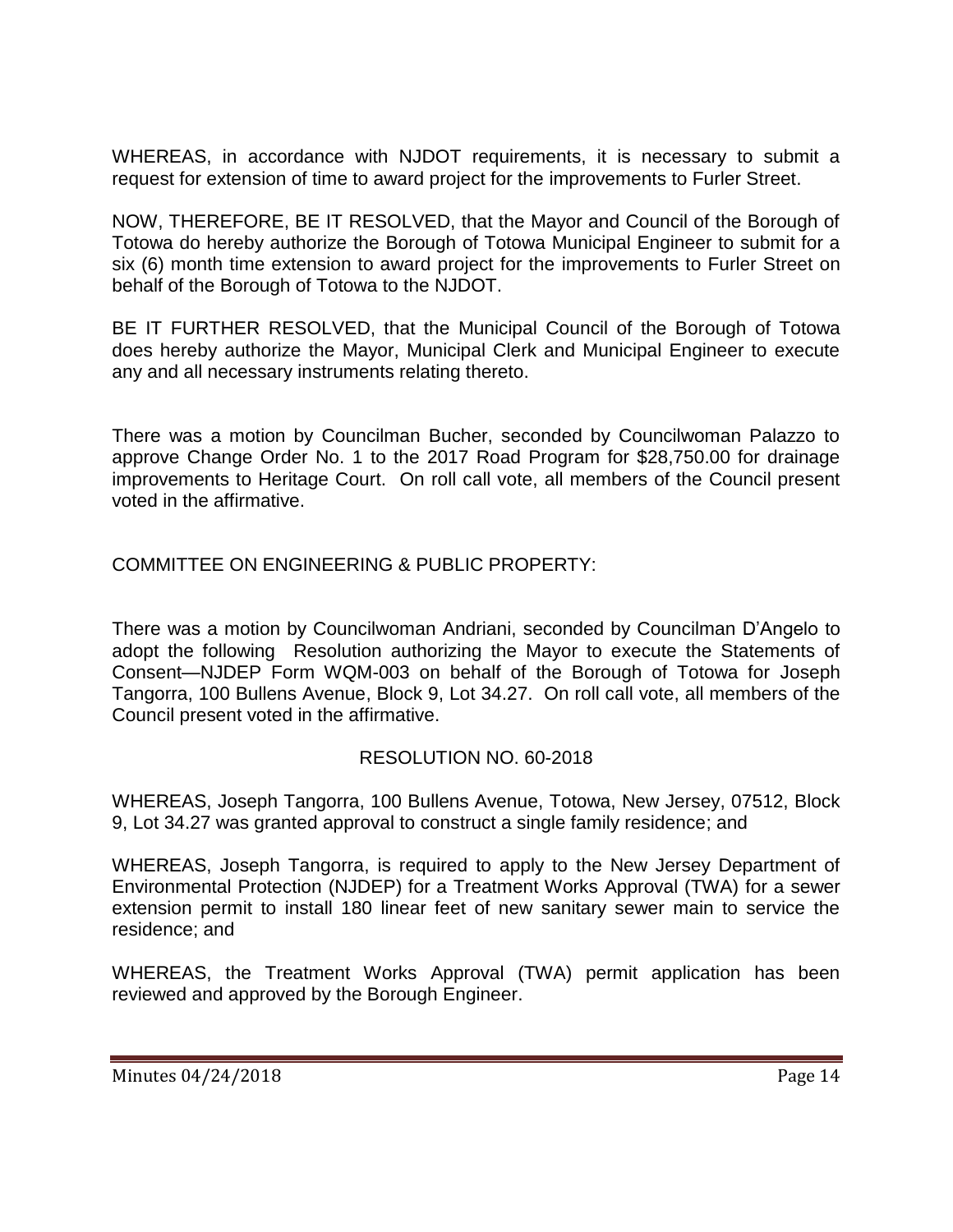NOW, THEREFORE, BE IT RESOLVED, by the Borough Council of the Borough of Totowa, County of Passaic, State of New Jersey that the Mayor of the Borough of Totowa be and is hereby authorized to execute the Statements of Consent – NJDEP Form WQM-003 on behalf of the Borough of Totowa.

### COMMITTEE ON LIAISON & INSPECTION:

There was a motion by Councilwoman Andriani, seconded by Councilman Bucher to adopt the following Resolution Authorizing Settlement Agreement Between The Borough Of Totowa And Fair Share Housing Center Regarding The Matter Of The Borough Of Totowa, County Of Passaic, Docket No. PAS-L-2406-15. On roll call vote, all members of the Council present voted in the affirmative.

### RESOLUTION NO. 61-2018

#### RESOLUTION AUTHORIZING SETTLEMENT AGREEMENT BETWEEN THE BOROUGH OF TOTOWA AND FAIR SHARE HOUSING CENTER REGARDING THE MATTER OF THE BOROUGH OF TOTOWA, COUNTY OF PASSAIC, DOCKET NO. PAS-L-2406-15

WHEREAS, in 2015, the Mayor and Council of the Borough of Totowa authorized various actions to assist the Borough of Totowa with achieving constitutional compliance with its Affordable Housing mandate in accordance with the State of New Jersey Fair Housing Act; and

WHEREAS, the tasks associated with this mandate have included reviewing the Borough of Totowa's Second Round Substantive Certification and the Borough of Totowa's Master Plan Housing Element and Fair Share Plan ("HEFSP"), determining the Borough of Totowa's Third Round obligation and filing a Declaratory Judgment application in accordance with the New Jersey Supreme Court's decision on March 20, 2015

WHEREAS, the Borough of Totowa filed its Declaratory Judgment on July 7, 2015 and requested that the municipality receive immunity during the transitional process while complying with the mandate; and

WHEREAS, in 2016, Fair Share Housing Center ("FSHC") intervened as a defendant in the Totowa matter as a Supreme Court-designated interested party in accordance with In the Matter of the Adoption of N.J.A.C. 5:96 and 5:97, 22 N.J.1. 30 (2015) (Mount Laurel IV); and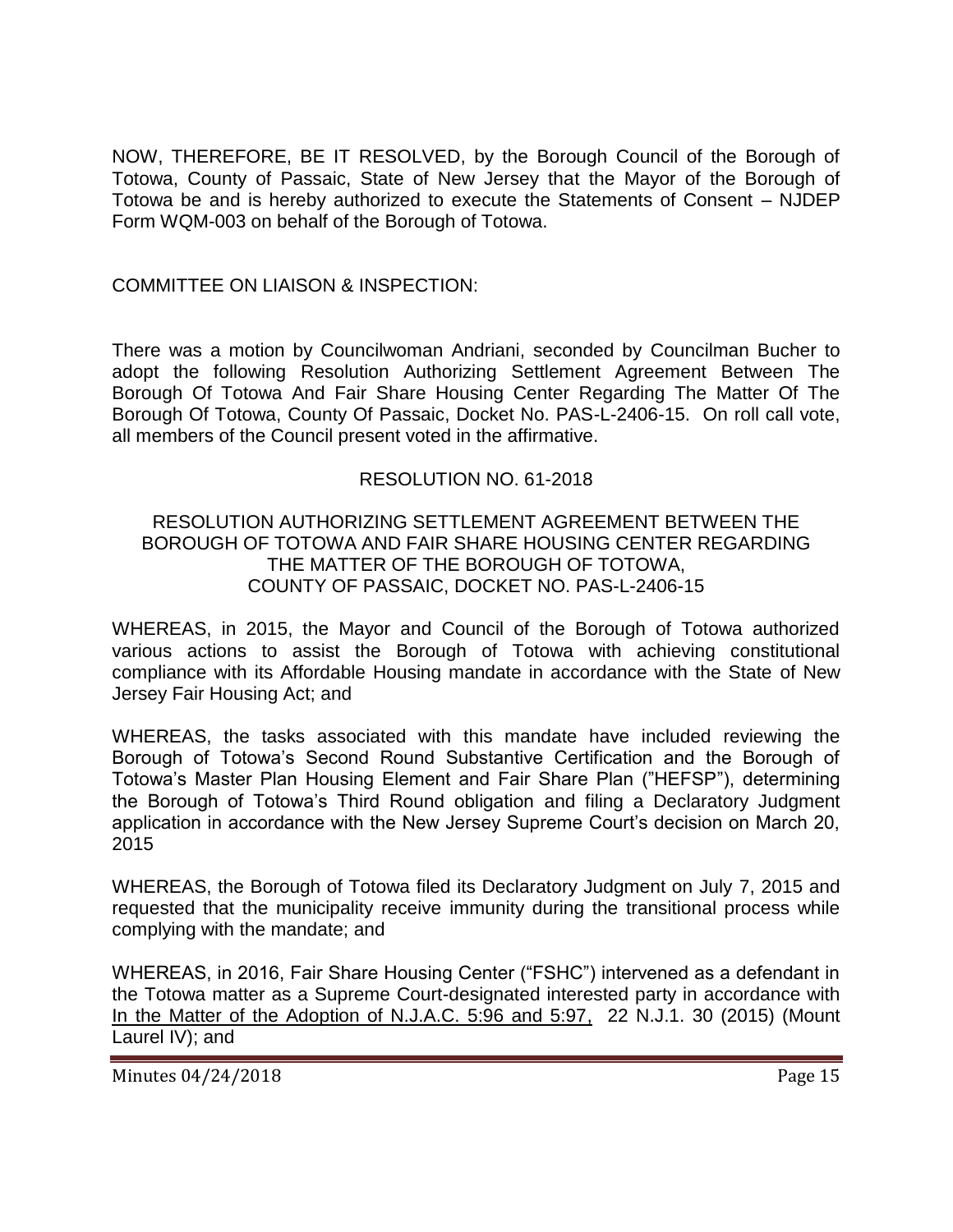WHEREAS, during the immunity period, the Borough of Totowa has prepared and adopted a new HEFSP for review and approval by the Court; and

WHEREAS, the Borough of Totowa and FSHC have agreed to settle the litigation and to present that settlement to the trial court with jurisdiction over this matter.

NOW, THEREFORE, BE IT RESOLVED, that the Mayor and Council of the Borough of Totowa do hereby authorize the Borough of Totowa to enter into a Settlement Agreement with Fair Share Housing Center in the Matter of the Borough of Totowa, County of Passaic, Docket No. Pas-L-2406-15.

BE IT FURTHER RESOLVED, that the Municipal Council of the Borough of Totowa does hereby authorize the Mayor and Municipal Clerk to execute any and all necessary instruments relating thereto.

There was a motion by Councilwoman Andriani, seconded by Councilman Bucher to adopt the following Resolution Fixing The Fee Schedule For The Totowa Municipal Swimming Pool For 2018. On roll call vote, all members of the Council present voted in the affirmative.

### RESOLUTION NO. 62-2018

### RESOLUTION FIXING THE FEE SCHEDULE FOR THE TOTOWA MUNICIPAL SWIMMING POOL FOR 2018

WHEREAS, the Mayor and Council of the Borough of Totowa pursuant to the Code of the Borough of Totowa, Chapter 367 entitled "Swimming Pools", Article I, "Municipal Pool" and any amendments thereto, is authorized to annually establish the "fees" for the Totowa Municipal Swimming Pool; and

WHEREAS, the Mayor and Council of the Borough of Totowa after conferring with the Board of Recreation and for good cause shown has approved the following 2018 Fee schedule for the Totowa Swimming Pool, to wit:

#### 2018 Fee Schedule

| ENTIRE        | WEEKNIGHTS (FROM 5 PM)/  |
|---------------|--------------------------|
| <b>SEASON</b> | <b>WEEKENDS/HOLIDAYS</b> |
| \$495.00      | \$360.00                 |

Minutes 04/24/2018 **Page 16** 

**FAMILY**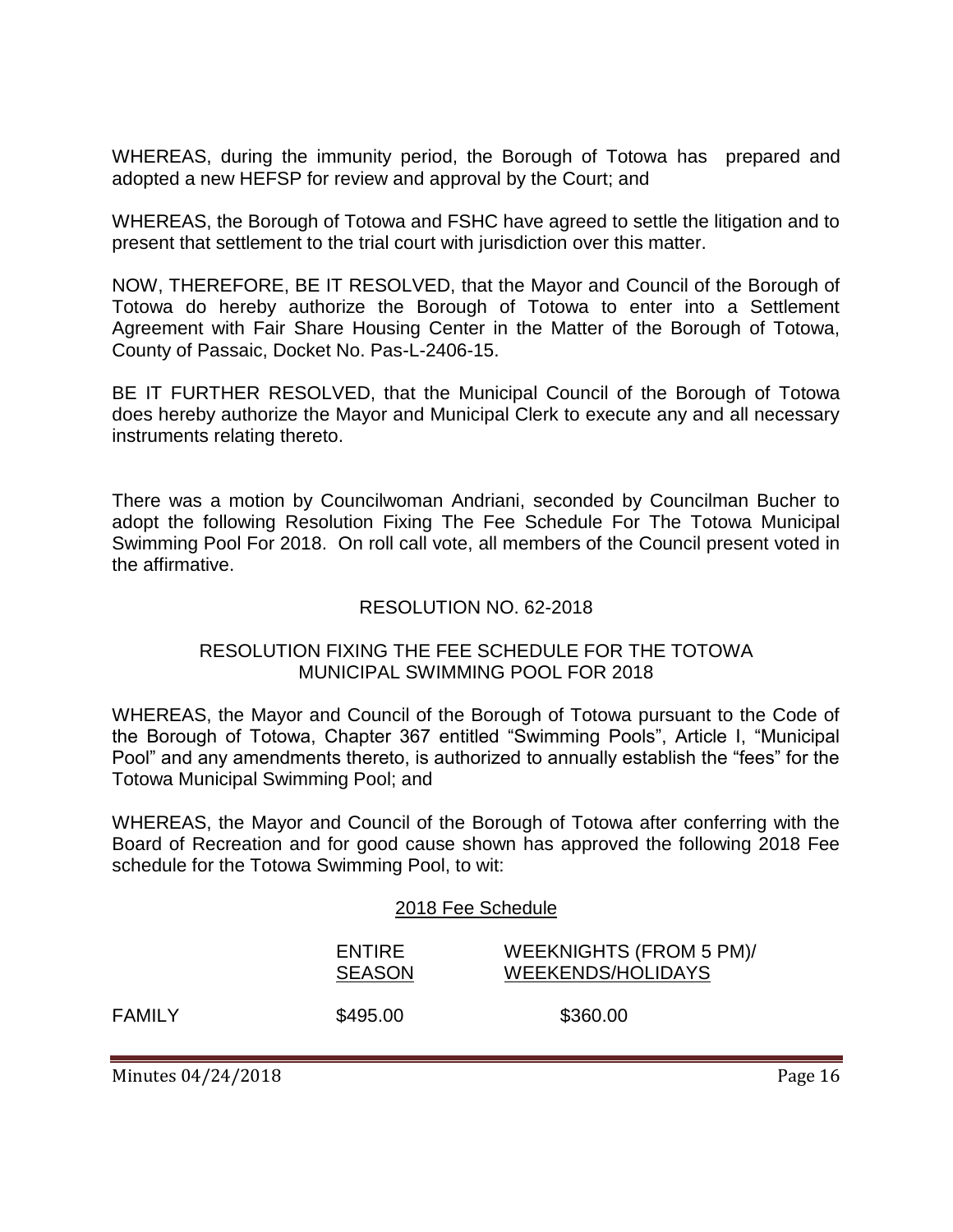| <b>SENIOR CITIZEN</b><br>$(Age 62^*$ or older)  | \$100.00 | \$75.00  |
|-------------------------------------------------|----------|----------|
| <b>SINGLE</b><br>(Age 18 <sup>*</sup> or older) | \$295.00 | \$220.00 |
| <b>CHILDREN</b><br>$(Ages 4-17**)$              | \$105.00 | \$80.00  |

\* Age at time of registration. \*\* Must be purchased with any other package.

Family is defined as an adult couple or 1 or 2 legal guardians plus unmarried children under 21 as of 5/23/18 or under 26 as of 5/23/18 and a full time student who resides in the same residence.

A \$100.00 discount will be applied to the entire season rate for families who register for the pool and also register their children for Summer Camp with the Borough of Totowa Board of Recreation Camp. (Camp receipt must be shown when registering for the 2018 Pool Season in order for the discount to be applied.)

WHEREAS, the Mayor and Council of the Borough of Totowa after conferring with the Board of Recreation and for good cause has also approved the following half-price rates for volunteers of the Borough of Totowa Fire Department and First Aid Squad; to wit:

|                                                 | 2018 Fee Schedule For Volunteers |                                                     |  |
|-------------------------------------------------|----------------------------------|-----------------------------------------------------|--|
|                                                 | <b>ENTIRE</b><br><b>SEASON</b>   | WEEKNIGHTS (FROM 5 PM)/<br><b>WEEKENDS/HOLIDAYS</b> |  |
| <b>FAMILY</b>                                   | \$250.00                         | \$185.00                                            |  |
| <b>SENIOR CITIZEN</b><br>(Age 62* or Older)     | \$50.00                          | \$40.00                                             |  |
| <b>SINGLE</b><br>(Age 18 <sup>*</sup> or Older) | \$150.00                         | \$110.00                                            |  |
| <b>CHILDREN</b><br>(Ages 4-17**)                | \$55.00                          | \$45.00                                             |  |

\* Age at time of registration. \*\* Must be purchased with any other package.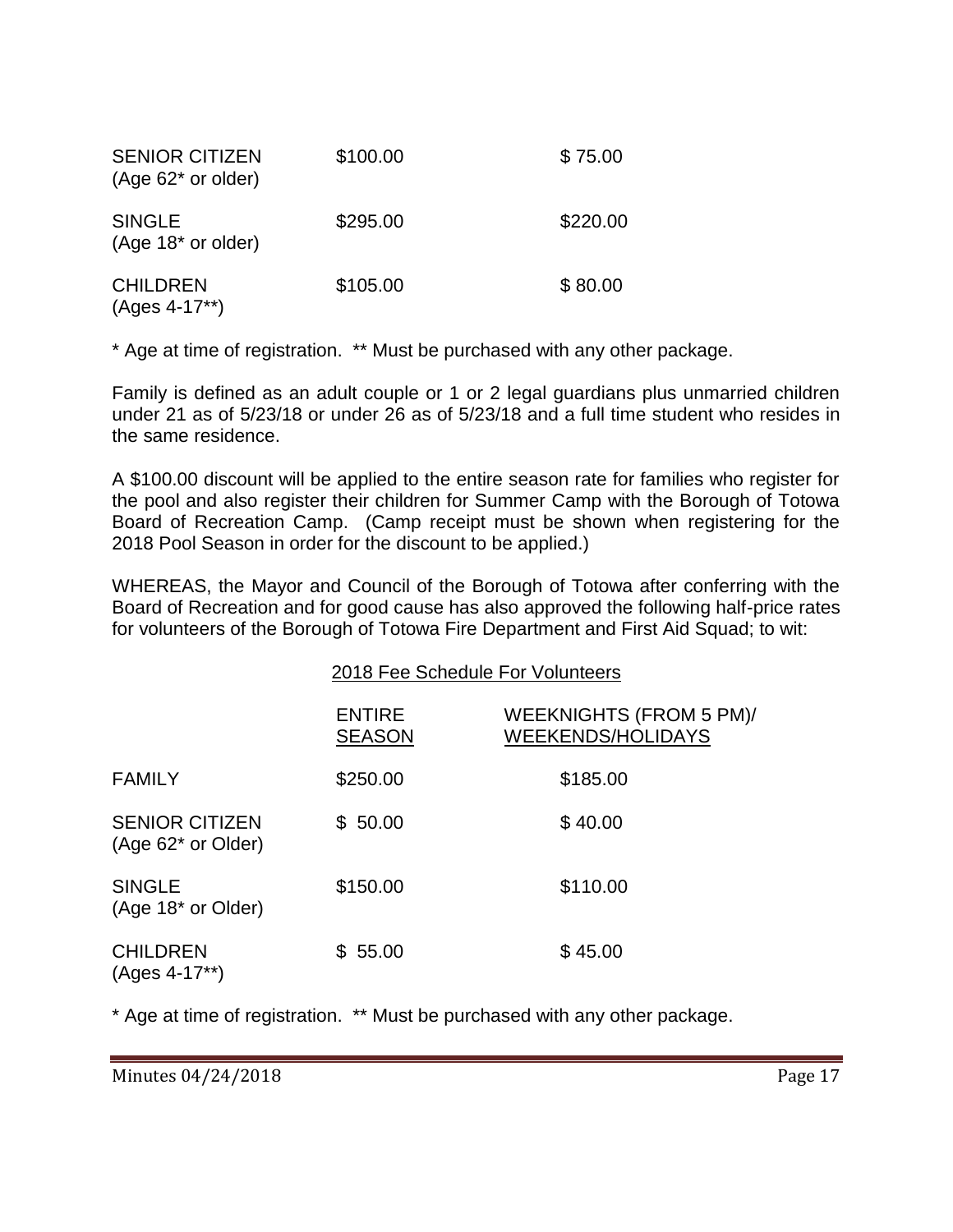\*\*There will be a \$40.00 late fee for anyone registering after May 23, 2018. Refunds will not be given once the pool has opened for the season.

| Guest Fer |  |
|-----------|--|
|           |  |

| Under 4 Years of Age as of June 1st         | Free    |
|---------------------------------------------|---------|
| Age 4 and up – Per Person                   | \$10.00 |
| 5 Pass Books Purchased on Registration Days | \$40.00 |

In addition to the fees established above, the following fees shall be put into effect for 2018 for special events:

| <b>Totowa Members</b>              | \$100.00           |
|------------------------------------|--------------------|
| (Plus \$5.00 for each non-member)  |                    |
| <b>Totowa Non-Members</b>          | \$150.00           |
| (Plus \$5.00 for every non-member) |                    |
| <b>Special Events</b>              | $$5.00$ per person |

NOW, THEREFORE, BE IT RESOLVED, that the Mayor and Council of the Borough of Totowa has adopted the aforementioned Fee Schedule for the Totowa Swimming Pool for 2018.

There was a motion by Councilwoman Andriani, seconded by Councilman Bucher to adopt the following Resolution Fixing The Fee Schedule For The Totowa Board Of Recreation Summer Camp For 2018. On roll call vote, all members of the Council present voted in the affirmative.

#### RESOLUTION NO. 63-2018

#### RESOLUTION FIXING THE FEE SCHEDULE FOR THE TOTOWA BOARD OF RECREATION SUMMER CAMP FOR 2018

WHEREAS, the Borough of Totowa Board of Recreation hosts an annual summer camp for the youth of the community; and

WHEREAS, the camp season for 2018 will run from Monday, June 25, 2018 through Friday, August 3, 2018; and

WHEREAS, the Mayor and Council of the Borough of Totowa after conferring with the Board of Recreation and for good cause shown has approved the following 2018 Fee schedule for the Board of Recreation Summer Camp, to wit: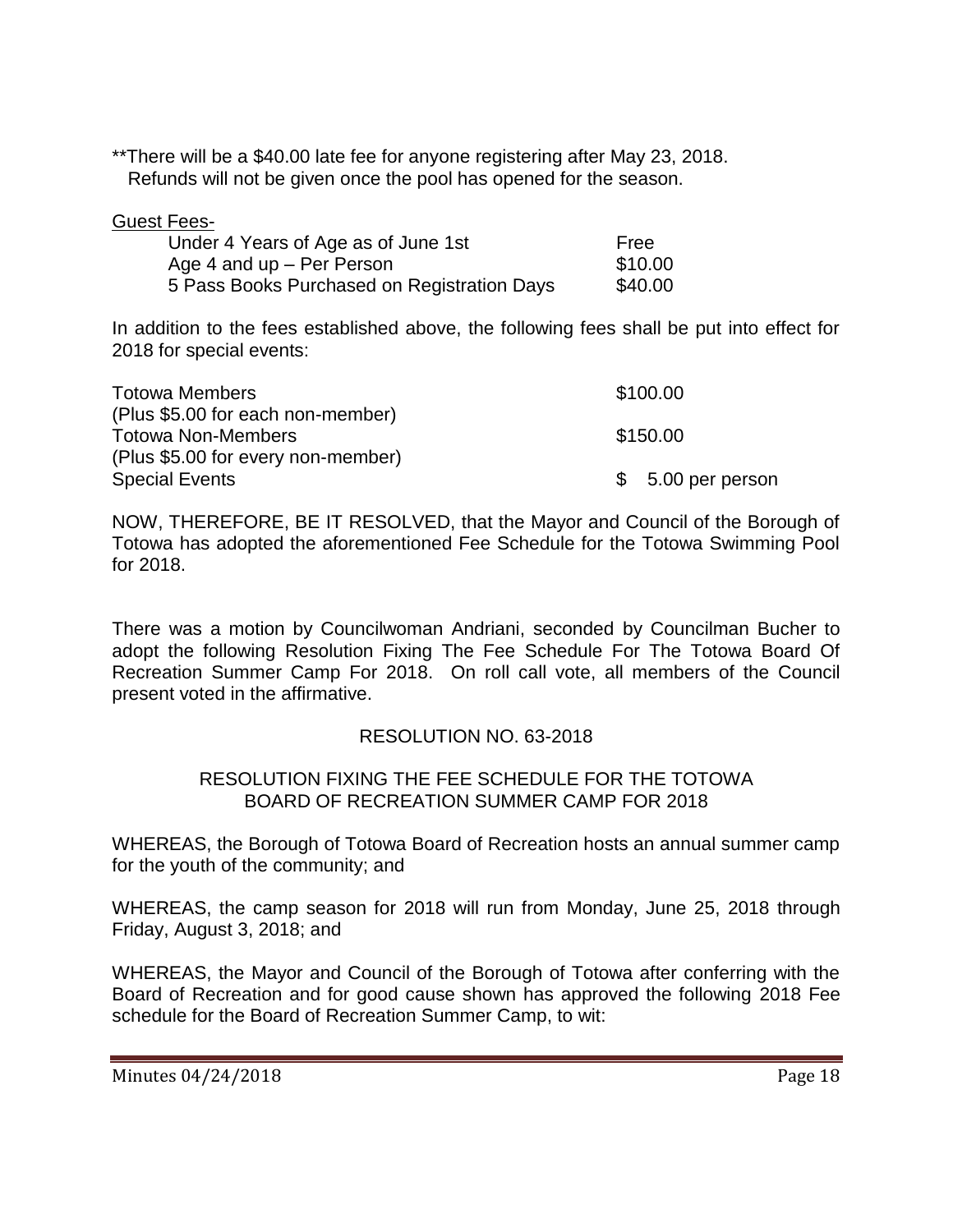# 2018 Fee Schedule

One Child **\$235.00** Two Children \$430.00 Three or More Children \$535.00 Late Registration Fee \$ 10.00 per child

NOW, THEREFORE, BE IT RESOLVED, that the Mayor and Council of the Borough of Totowa has adopted the aforementioned Fee Schedule for the Board of Recreation Summer Camp for 2018.

There was a motion by Councilwoman Andriani, seconded by Councilman Bucher to adopt the following Proclamation To Celebrate Arbor Day. On roll call vote, all members of the Council present voted in the affirmative.

# PROCLAMATION TO CELEBRATE ARBOR DAY

WHEREAS, in 1872, J. Sterling Morton proposed to the Nebraska Board of Agriculture that a special day be set aside for the planting of trees; and

WHEREAS, this holiday, called Arbor Day, was first observed with the planting of more than a million trees in Nebraska; and

WHEREAS, Arbor Day is now observed throughout the nation and the world, and is celebrated in New Jersey on the last Friday in April; and

WHEREAS, trees can reduce the erosion of our precious topsoil by wind and water, cut heating and cooling costs, moderate the temperature, clean the air, produce life-giving oxygen, and provide habitat for wildlife; and

WHEREAS, trees are a renewable resource giving us paper, wood for our homes, fuel for our fires and countless other wood products; and

WHEREAS, trees in our Borough increase property values, enhance the economic vitality of business areas, and beautify our community; and

WHEREAS, trees, wherever they are planted, are a source of joy and spiritual renewal.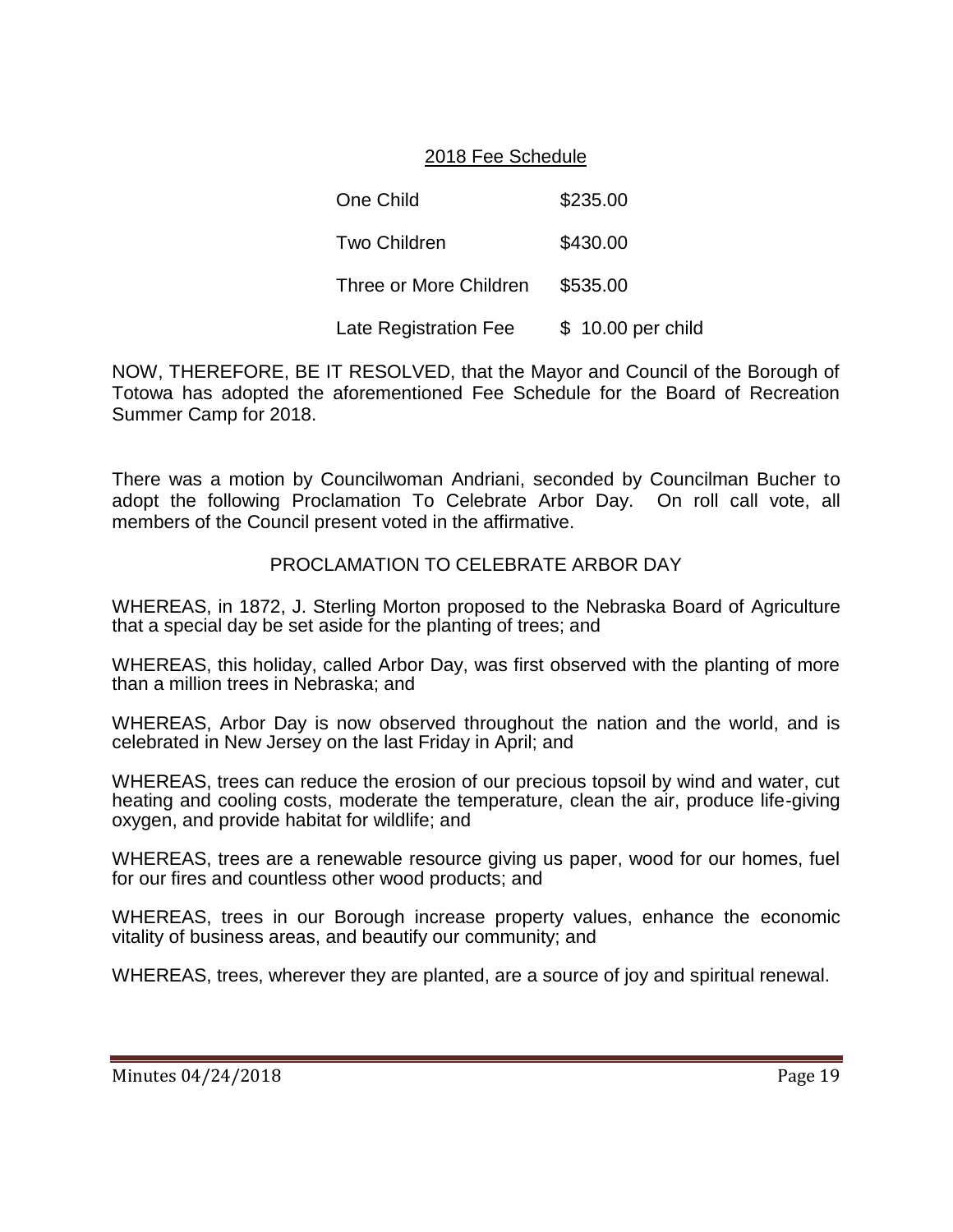NOW, THEREFORE, BE IT PROCLAIMED, by the Mayor and Council of the Borough of Totowa, County of Passaic, State of New Jersey, that Friday, April 27, 2018 be known as Arbor Day in the Borough of Totowa and that all citizens are urged to celebrate Arbor Day and to support efforts to protect our trees and woodlands.

BE IT FURTHER PROCLAIMED, that all citizens are urged to plant trees to gladden the heart and promote the well-being of this and future generations.

# COMMITTEE ON LEGISLATION & ORDINANCES:

There was a motion by Councilwoman Palazzo, seconded by Councilman Picarelli to adopt the following Resolution Authorizing The Renewal Application For ABC Liquor License No. 1612-33-008-009 For The 2017 – 2018 License Term. On roll call vote, all members of the Council present voted in the affirmative.

# RESOLUTION NO. 64-2018

### RESOLUTION AUTHORIZING THE RENEWAL APPLICATION FOR ABC LIQUOR LICENSE NO. 1612-33-008-009 FOR THE 2017-2018 LICENSE TERM

WHEREAS, Balcony Holdings LLC has filed a verified petition to the New Jersey Division of Alcoholic Beverage Control ("ABC") requesting authorization for the local issuing authority to consider a renewal application for License No. 1612-33-008-009 for the 2017-2018 and 2018-2019 license terms pursuant to the provisions of N.J.S.A. 33:1- 12.39; and

WHEREAS, ABC Director David P. Rible has reviewed the petition and considered all the facts and circumstances related to the inactive status of the license; and

WHEREAS, the ABC Director has found that the licensee Balcony Holdings LLC has established good cause in accordance with the statutory requirements to warrant an application for renewal of the license for the 2017-2018 and 2018-2019 license terms; and

WHEREAS, on February 16, 2018 the ABC issued a Special Ruling dated February 16, 2018 directing the Borough of Totowa to consider the application for renewal of the subject license for the 2017-2018 and 2018-2019 license terms in accordance with the above findings of the ABC Director; and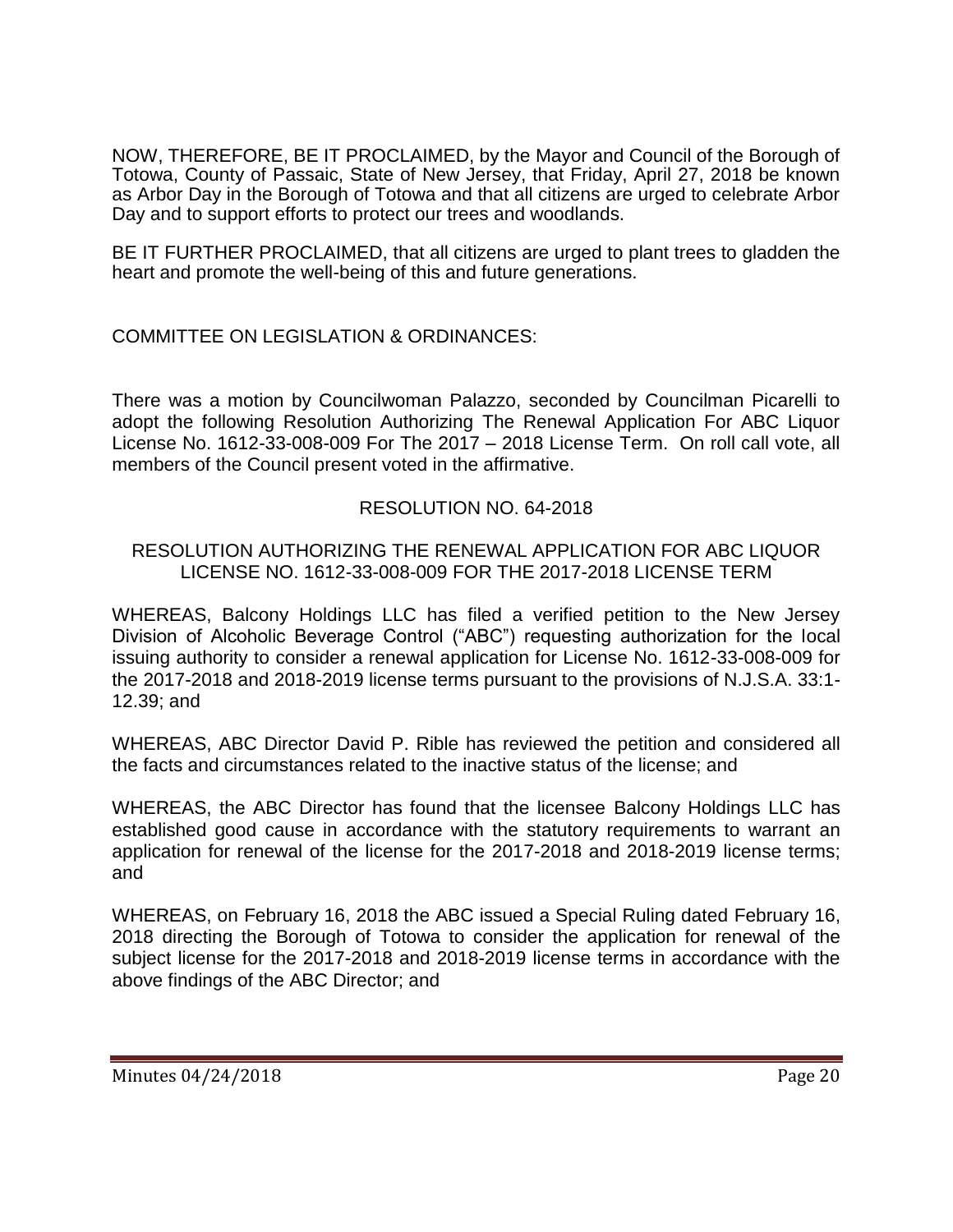WHEREAS, the Special Ruling contains a Special Condition stating that no further renewals of this license shall be granted unless the license is being actively used at an approved site on or before June 30, 2019, except if good cause for consideration is shown; and

WHEREAS, Balcony Holdings LLC has filed its renewal application online through POSSE ABC, has received its Alcoholic Beverage Retail License Clearance Certificate and has paid its State and Municipal fees; and

WHEREAS, the Mayor and Council of the Borough of Totowa after due and diligent consideration has determined that the request for renewal should be granted for the 2017-2018 license term subject to the above condition.

NOW, THEREFORE, BE IT RESOLVED, that the Mayor and Council of the Borough of Totowa do hereby authorize the renewal of Plenary Retail Consumption License No. 1612-33-008-009 for the 2017-2018 license term for the reasons set forth in this Resolution.

BE IT FURTHER RESOLVED, that the Mayor and Council of the Borough of Totowa do hereby authorize the Municipal Clerk to renew ABC License No. 1612-33-008-009 for the 2017-2018 license term.

BE IT FURTHER RESOLVED, that the renewal shall contain a Special Condition requiring activation of the liquor license by June 30, 2019.

There was a motion by Councilwoman Palazzo, seconded by Councilman Picarelli to approve Ice Cream Vendors License Application for Michael Panepinto as Owner/Operator and Marissa DiTaranto as Operator, trading as Mainland Shave Ice. On roll call vote, all members of the Council present voted in the affirmative.

There was a motion by Councilwoman Palazzo, seconded by Councilman Picarelli to approve the Application For Social Affair Permit from the State Of New Jersey Division Of Alcoholic Beverage Control for the BPOE #2111 Passaic Valley Elks to be held on May 11, 2018 from 6:00 p.m. – 11:59 p.m. On roll call vote, all members of the Council present voted in the affirmative.

There was a motion by Councilwoman Palazzo, seconded by Councilman Picarelli to adopt the following Proclamation In Honor And Recognition Of Helen A. Cherba. On roll call vote, all members of the Council present voted in the affirmative.

Minutes 04/24/2018 **Page 21**